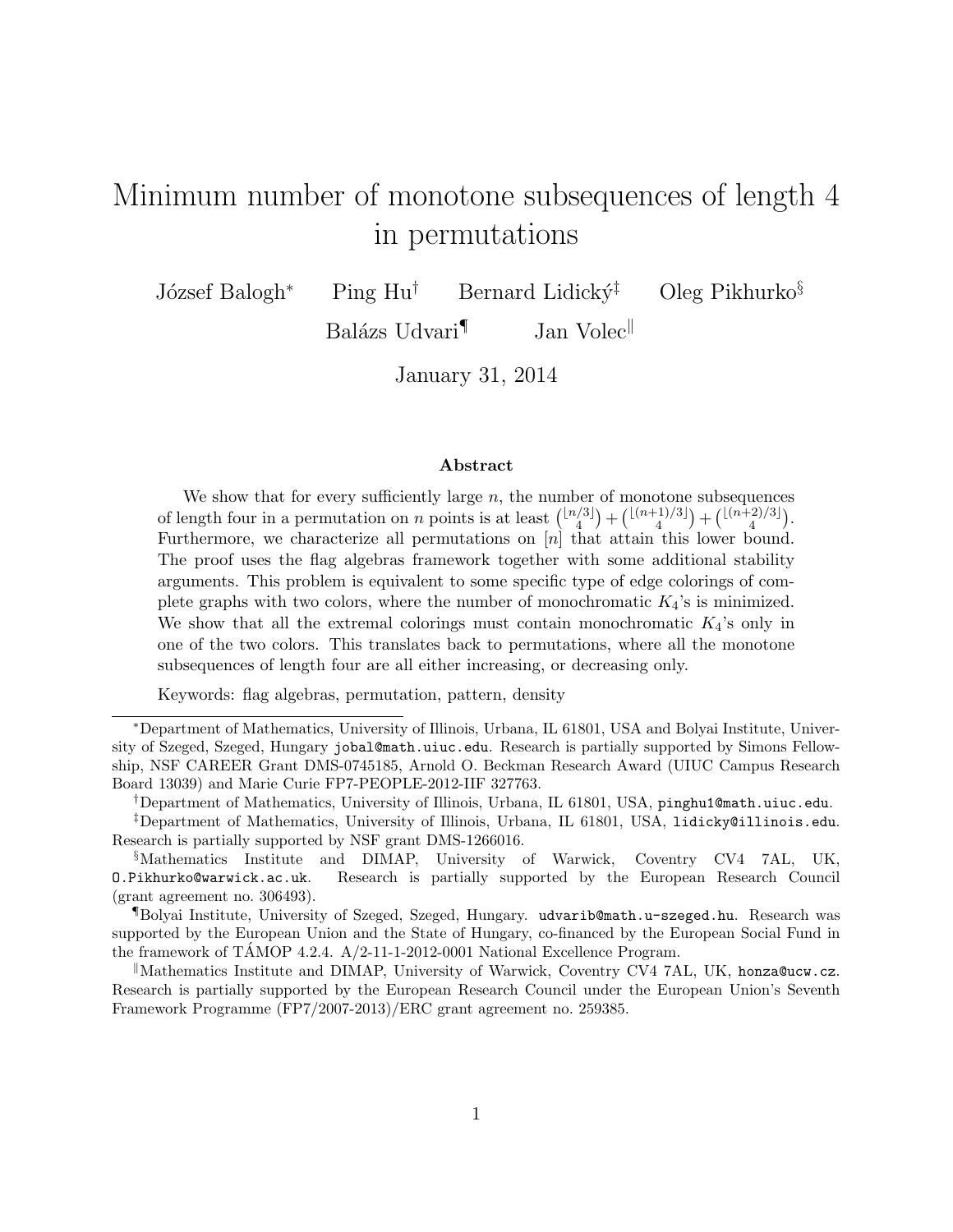# 1 Introduction

Our work was inspired by a famous result of Erdős and Szekeres [\[11\]](#page-18-0) that every permutation on  $[n] = \{1, \ldots, n\}$ , where  $n \geq k^2 + 1$ , contains a monotone subsequence of length  $k + 1$ . If  $n \gg k^2$ , one expects that the number of monotone subsequences of length  $k+1$  is more than just one, which is guaranteed by [\[11\]](#page-18-0). According to Myers [\[20\]](#page-19-0), the problem of determining the minimum number of monotone subsequences of length  $k + 1$  in permutations on [n] was first posed by Atkinson, Albert and Holton. As in [\[20\]](#page-19-0), we use  $m_k(\tau)$  to denote the number of monotone subsequences of length  $k + 1$  in a permutation  $\tau$ . The minimum of  $m_k(\tau)$  over all permutations  $\tau \in S_n$  is denoted by  $m_k(n)$ .

Myers [\[20\]](#page-19-0) described a permutation  $\tau_k(n)$  which gives an upper bound on  $m_k(n)$ . Permutation  $\tau_k(n)$  consists of k increasing sequences K whose sizes differ by at most one and every monotone sequence of length  $k+1$  is entirely contained in one of the K sequences. In other words, with  $t_i = |j n/k|$ , this permutation can be written as

$$
\tau_k(n) = (t_{k-1}+1, t_{k-1}+2, \dots, n-1, n, t_{k-2}+1, t_{k-2}+2, \dots, t_{k-1}-1, t_{k-1}, \dots, t_1-1, t_{k-1}, \dots, t_1-1, t_1).
$$

See Figure [1](#page-1-0) for  $\tau_3(12)$ .



Figure 1: Permutation  $\tau_3(12)$  and its representation graph (introduced in Section [2\)](#page-5-0)  $T_3(12)$ .

<span id="page-1-0"></span>Let  $r \equiv n \pmod{k}$ , where  $0 \leq r < k$ . It is easy to see that

$$
m_k(\tau_k(n)) = r\binom{\lceil n/k \rceil}{k+1} + (k-r)\binom{\lfloor n/k \rfloor}{k+1} \approx \frac{1}{k^k} \binom{n}{k+1}.
$$

Myers [\[20\]](#page-19-0) proved that  $m_2(n) = m_2(\tau_2(n))$  holds and he described all permutations  $\tau \in S_n$  where  $m_2(\tau) = m_2(n)$ . He conjectured that the same formula actually holds for every  $k \in \mathbb{N}$ .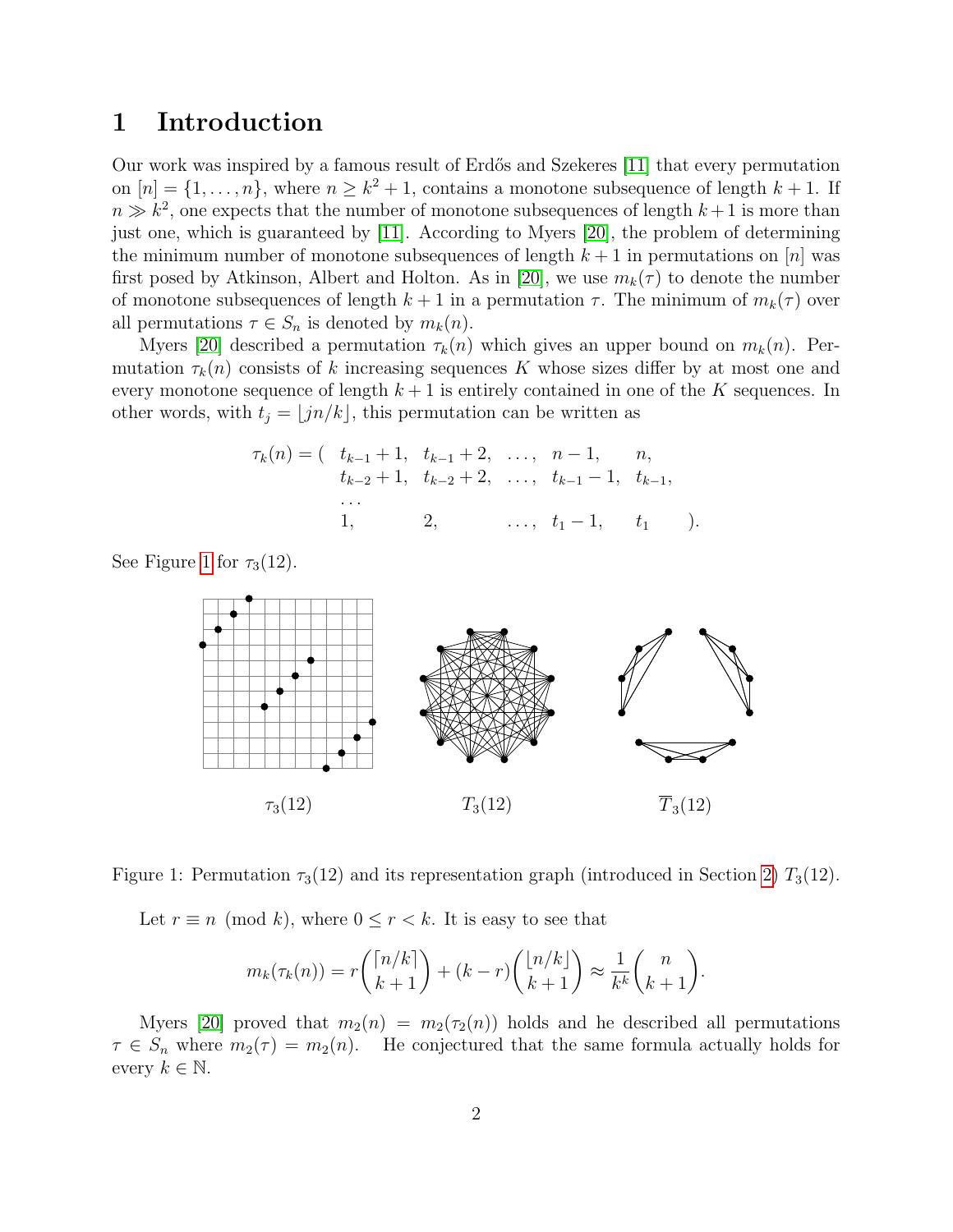<span id="page-2-0"></span>**Conjecture 1** (Myers [\[20\]](#page-19-0)). Let n and k be positive integers. In any permutation of  $[n]$ there are at least  $m_k(\tau_k(n))$  monotone subsequences of length  $k+1$ .

Notice that any permutation  $(a_1, \ldots, a_n)$  and its reverse  $(a_n, \ldots, a_1)$  contain the same number of monotone subsequences, only the increasing subsequences change to decreasing subsequences and vice versa. In particular,  $m_k(\tau_k(n)) = m_k(\tau_k^R(n))$ , where  $\tau_k^R(n)$  denotes the reverse of  $\tau_k(n)$ . Moreover, there might be other permutations  $\tau$  such that  $m_k(\tau)$  =  $m_k(\tau_k(n)).$ 

Subject to additional constraints that the monotone subsequences of length  $k + 1$  are either all increasing or all decreasing and  $n \geq k(2k-1)$ , Myers proved Conjecture [1](#page-2-0) and gave the list  $\mathcal{W}_n^k$  of all permutations  $\tau$  of  $[n]$  satisfying  $m_k(\tau) = m_k(\tau_k(n))$ . Permutations in  $\mathcal{W}_n^k$  are exactly the permutations which can be decomposed into k disjoint monotone subsequences  $s_1, \ldots, s_k$  that are either all increasing or all decreasing and their sizes differ by at most one. Moreover, every monotone subsequence of length  $k + 1$  is a subsequence of s<sub>j</sub> for some j. These permutations look similar to  $\tau_k(n)$  or  $\tau_k^R(n)$ . There are  $2\binom{k}{n \text{ mod } n}$  $\binom{k}{n \bmod k} C_k^{2k-2}$ k of them, where  $C_k$  is the  $k^{\text{th}}$  Catalan number.

The interested reader can find the precise definition of  $\mathcal{W}_n^k$  for general k in [\[20\]](#page-19-0). Here, we study the number of monotone subsequences with  $k = 3$ . Hence we give a simpler alternative definition for  $\mathcal{W}_n^3$ , where  $n \geq 15$ .

First we describe a method to get any permutation from  $\mathcal{W}_n^3$  with no increasing subsequence of length 4.

- Start with the identity permutation.
- Divide it into 3 blocks such that the size of each block is  $n/3$  or  $n/3+1$ . More formally, choose elements  $b_1$  and  $b_2$  such that  $b_1$ ,  $b_2 - b_1$  and  $n - b_2$  are all from the set  $\{|n/3|, |n/3| + 1\}$ . Then the three blocks are  $(1, 2, \ldots, b_1), (b_1 + 1, b_1 + 2, \ldots, b_2),$  $(b_2 + 1, b_2 + 2, \ldots, n)$ . (There are 1 or 3 choices for the pair  $(b_1, b_2)$ , depending on the remainder of dividing  $n$  by 3.)
- Reverse the blocks. At this point we have the permutation  $(b_1, b_1 1, \ldots, 2, 1, b_2, b_2 1, \ldots, b_1 + 2, b_1 + 1, n, n - 1, \ldots, b_2 + 2, b_2 + 1$ .
- Change the subsequence  $(2, 1, b_2, b_2 1)$  to one of the following:  $(2, 1, b_2, b_2 1)$ ,  $(2, b_2, 1, b_2 - 1), (2, b_2, b_2 - 1, 1), (b_2, 2, 1, b_2 - 1), (b_2, 2, b_2 - 1, 1).$
- Make a similar replacement for the subsequence  $(b_1 + 2, b_1 + 1, n, n 1)$ .
- Change the subsequence  $(b_1, b_1-1, b_1+2, b_1+1)$  to one of the following:  $(b_1, b_1-1, b_1+1)$  $2, b_1 + 1$ ,  $(b_1 + 1, b_1 - 1, b_1 + 2, b_1)$ ,  $(b_1 + 2, b_1 - 1, b_1 + 1, b_1)$ ,  $(b_1 + 1, b_1, b_1 + 2, b_1 - 1)$ ,  $(b_1 + 2, b_1, b_1 + 1, b_1 - 1).$
- Make a similar replacement for the subsequence  $(b_2, b_2 1, b_2 + 2, b_2 + 1)$ .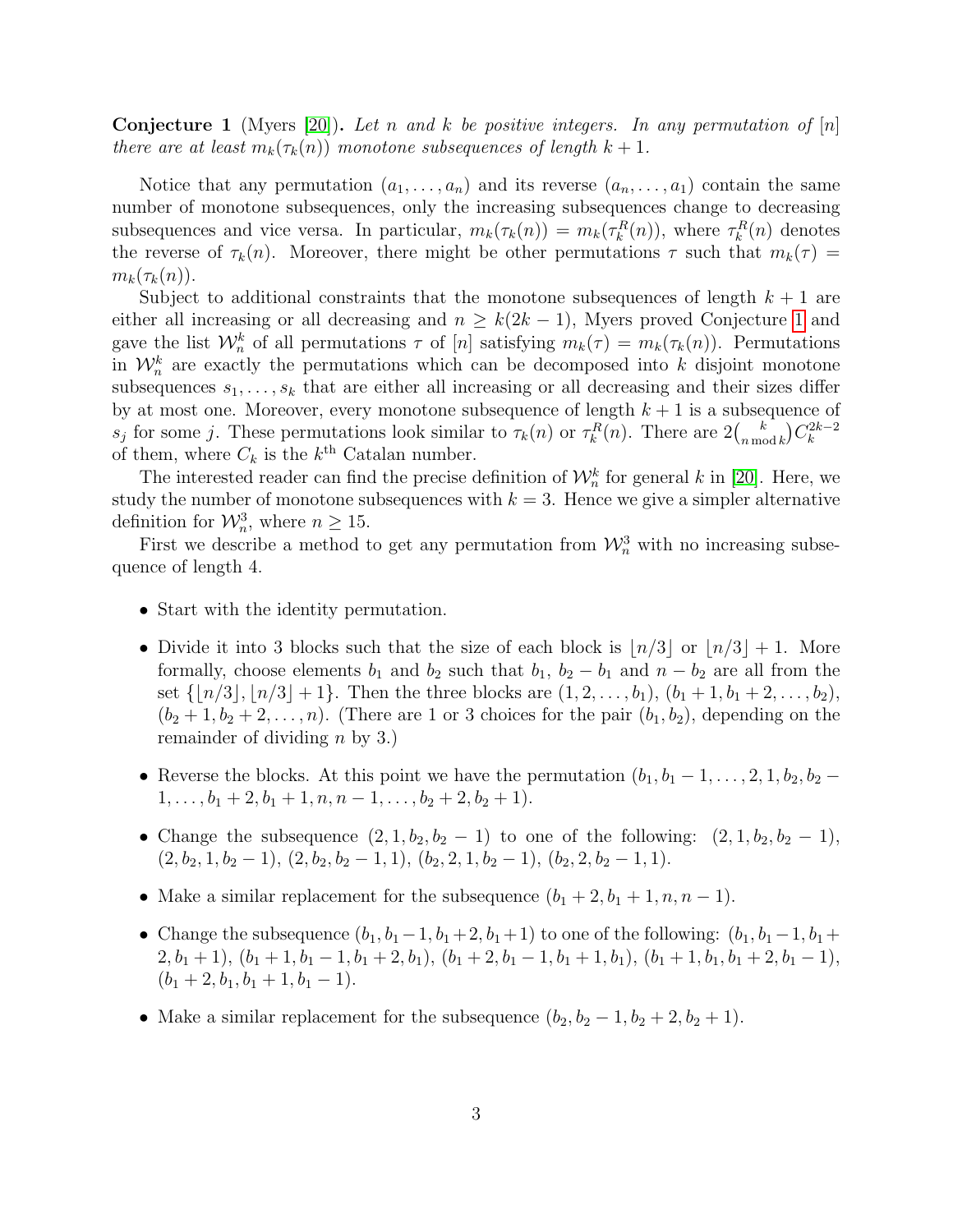

<span id="page-3-0"></span>Figure 2: Permutation (6,5,3,13,2,1,10,9,8,17,7,4,16,15,14,12,11).

The set  $\mathcal{W}_n^3$  consists of every permutation that can be obtained this way and their reverse. Observe that  $|\mathcal{W}_n^3| = 2 \cdot 5^4 {k \choose r}$  $\binom{k}{r}$  (where r is the remainder of dividing n with 3), accordingly to the definition of Myers.

To illustrate the above process, let  $n = 17$ . We start with  $(1, 2, \ldots, 17)$ . Let  $b_1 = 5, b_2 =$ 11. After the reversal of the blocks, we have (5, 4, 3, 2, 1, 11, 10, 9, 8, 7, 6, 17, 16, 15, 14, 13, 12). Now we can change, one by one, the subsequences  $(2, 1, 11, 10)$ ,  $(7, 6, 17, 16)$ ,  $(5, 4, 7, 6)$ ,  $(11, 10, 13, 12)$  to  $(11, 2, 1, 10)$ ,  $(17, 7, 6, 16)$ ,  $(6, 5, 7, 4)$ ,  $(13, 10, 12, 11)$  respectively, to get

 $(6, 5, 3, 13, 2, 1, 10, 9, 8, 17, 7, 4, 16, 15, 14, 12, 11).$ 

This permutation is depicted in Figure [2.](#page-3-0)

In his paper, Myers [\[20\]](#page-19-0) also conjectured a weaker asymptotic version.

<span id="page-3-1"></span>**Conjecture 2** (Myers [\[20\]](#page-19-0)). Let k be positive integer and let  $n \to \infty$ . In any permutation of [n] there are at least  $(1+o(1))\binom{n}{k+1}/k^k$  monotone subsequences of length  $k+1$ .

First, we prove Conjecture [2](#page-3-1) for  $k = 3$ .

<span id="page-3-2"></span>**Theorem 3.** Any permutation of [n] contains at least  $(1/27 + o(1))\binom{n}{4}$  $\binom{n}{4}$  monotone subsequences of length 4.

Our main result is proving Conjecture [1](#page-2-0) for  $k = 3$  and n sufficiently large.

<span id="page-3-3"></span>**Theorem 4.** There exists  $n_0$  such that if  $n \geq n_0$ , then every permutation  $\tau$  on [n] contains at least

$$
\binom{\lfloor n/3 \rfloor}{4} + \binom{\lfloor (n+1)/3 \rfloor}{4} + \binom{\lfloor (n+2)/3 \rfloor}{4}
$$

monotone subsequences of length 4, with equality if and only if  $\tau \in \mathcal{W}_n^3$ .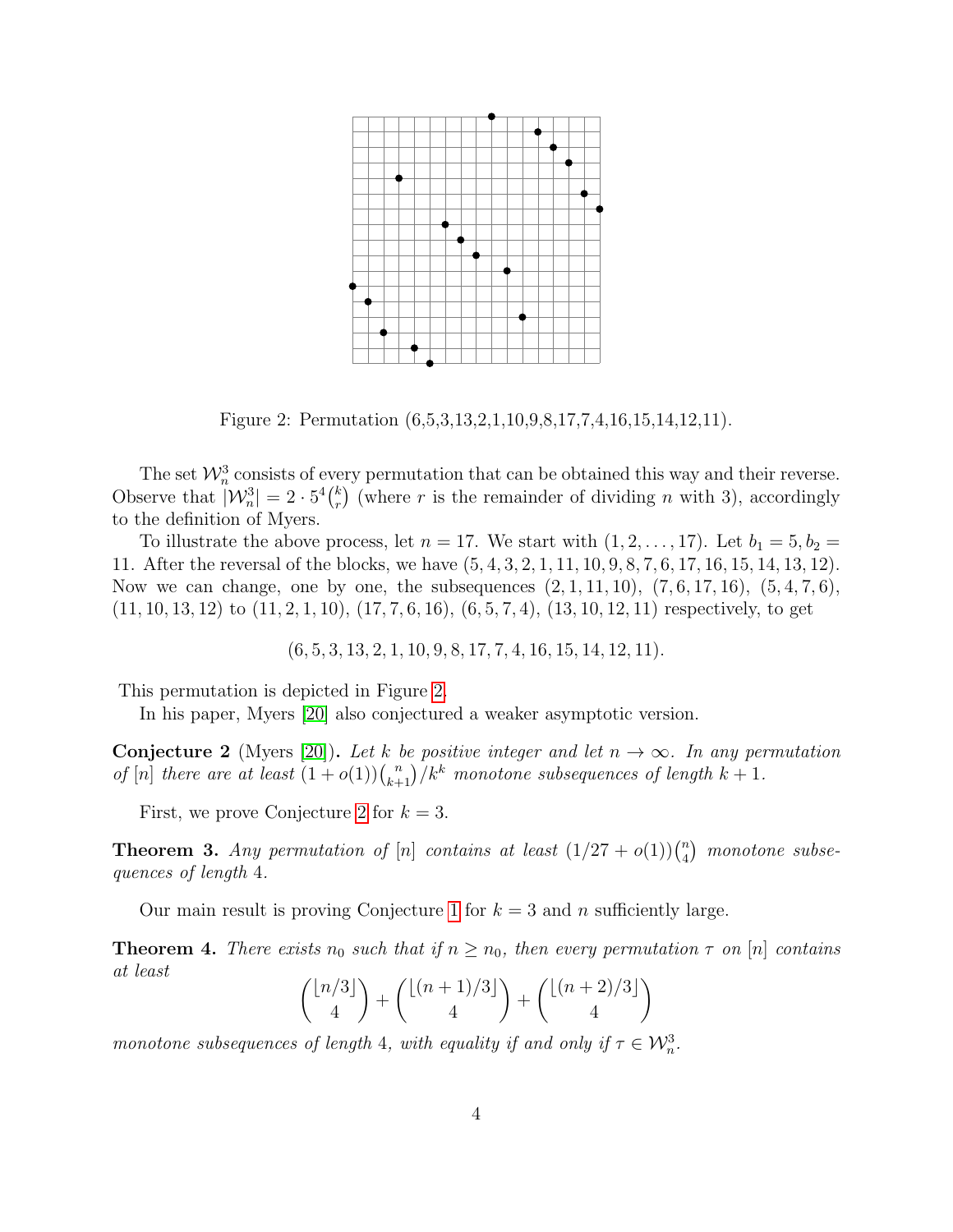Our results are proved using the flag algebras framework and the stability method. Although Theorems [3](#page-3-2) and [4](#page-3-3) are stated in terms of permutations, we translate them to the language of graph theory since the resulting computations and arguments are simpler. In graph theory language, we minimize the number of copies of  $K_4$  and  $K_4$  over graphs from permutations on  $[n]$ . Let us note that the question of minimizing the number of copies of  $K_4$  and  $K_4$  over all graphs on *n* vertices is open. The best upper bound  $\approx 1/33$  is due to Thomason [\[32\]](#page-19-1) and the first Flag Algebra bound 0.028747 was obtained by Sperfeld [\[30\]](#page-19-2) and improved by Flagmatic [\[33\]](#page-19-3) to  $0.029434 \approx 1/34$ .

We also had a computer program, developed originally by Dan Kráľ, doing flag algebras computations for permutations directly. It was easy to modify this program to compute upper bounds on densities of other subsequences instead of lower bounds for monotone subsequences. The results that we obtained will be explained in the next paragraph.

The packing density of a permutation  $\tau \in S_k$  is the limit for  $n \to \infty$  of the maximum density of  $\tau$  in  $\sigma$  over all  $\sigma \in S_n$ . We denote the limit by  $\delta(\tau)$ . The packing density is well understood [\[1\]](#page-17-0) for the so-called *layered permutations*<sup>[1](#page-0-0)</sup>. This includes all permutations in  $S_3$  and all but two permutations, 1342 and 2413, from  $S_4$ . Albert, Atkinson, Handley, Holton, and Stromquist [\[1\]](#page-17-0) proved that  $0.19657 \le \delta(1342) \le 2/9$  and  $51/511 \le \delta(2413) \le$ 2/9. Presutti [\[24\]](#page-19-4) improved the lower bound for  $\delta(2413)$  to 0.1024732. Further improvement on the lower bound was obtained by Presutti and Stromquist [\[25\]](#page-19-5) who showed that  $0.1047242275767320904... \leq \delta(2413)$  and conjectured that it is the correct value. A direct application of the semidefinite method from the flag algebras framework for permutations on  $S_7$  gave upper bounds  $\delta(1342) \leq 0.1988373$  and  $\delta(2413) \leq 0.1047805$ . Since our upper bounds do not match the lower bounds, we will not discuss these bounds any further in this paper.

This paper is organized as follows. In the following section, we translate the problem of determining the density of monotone subsequences in permutations to determining densities of particular induced subgraphs in permutation graphs. In Section [3,](#page-6-0) we describe how we use the framework of flag algebras and we will prove Theorem [3.](#page-3-2) Our proof of the density result actually provides some additional information about the extremal structures, which leads to a proof of a stability property for this problem. This is discussed in Section [4.](#page-10-0) Finally, in Section [5,](#page-14-0) we use the stability property to prove Theorem [4.](#page-3-3)

We utilize the semidefinite method from flag algebras to formulate our question about subgraph densities as an optimization problem, more precisely, as a semidefinite programming problem. With a computer assistance, we generate this semidefinite programming problem and then we use CSDP [\[8\]](#page-18-1), an open-source semidefinite programming library, to find a numerical (approximate) solution to the problem. In order to obtain an exact result, the numerical solution needs to be rounded. This was done again with a computer assistance in a computer algebra software SAGE [\[31\]](#page-19-6). We had troubles finding a detailed description of rounding in other papers. Hence we decided to include more details about our rounding

<sup>&</sup>lt;sup>1</sup>A permutation  $\tau \in [n]$  is layered if there exist positive numbers  $n_1, \ldots, n_r$  summing to n, such that  $\tau$ starts with the  $n_1$  first positive integers in reverse order, followed by the next  $n_2$  positive integers in reverse order and so on. For example  $\tau_k^R(n)$  is a layered permutation.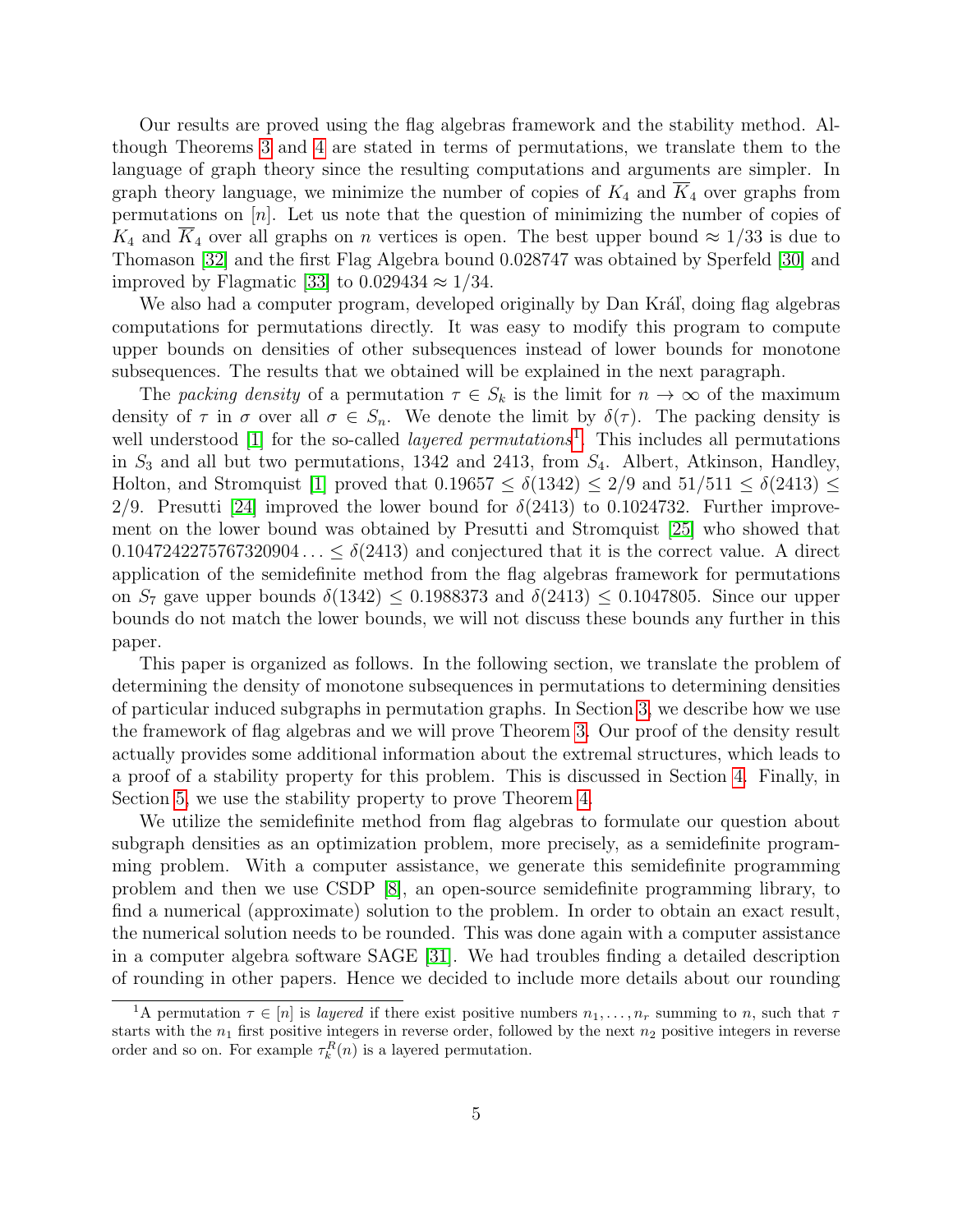procedure in the appendix.

Our computer programs, their outputs, and their description for the flag algebra part of this paper can be downloaded at <http://www.math.uiuc.edu/~jobal/cikk/permutations/>.

### <span id="page-5-0"></span>2 Graph Densities

Given a graph G, we use  $V(G)$  and  $E(G)$  to denote its vertex and edge sets respectively, and let  $v(G) = |V(G)|, e(G) = |E(G)|$ . For a vertex v of G, we denote the set of its neighbors by  $\Gamma_G(v)$ . We omit a subscript, if G is clear from the context. Given two graphs G and G', and isomorphism between them is a bijection  $f: V(G) \to V(G')$  satisfying  $f(v_1)f(v_2) \in E(G')$ if and only if  $v_1v_2 \in E(G)$ . Two graphs G and G' are *isomorphic*  $(G \cong G')$  if and only if there is an isomorphism between them. For a graph G and a vertex set  $U \subseteq V(G)$ , denote by  $G[U]$  the induced subgraph of G on vertex set U. Suppose H and G are graphs on l and n vertices respectively. Let  $P(H, G)$  be the number of l-subsets U of  $V(G)$  such that  $G[U] \cong H$ , and define the *density* of H in G to be

$$
p(H, G) = \frac{P(H, G)}{\binom{n}{l}}.
$$

Given a permutation  $\tau$  of  $[n]$ , define its *representation graph* to be a graph on vertex set [n] where ij with  $i < j$  is an edge if and only if  $\tau(i) > \tau(j)$ . Call an n-vertex graph G *admissible* if there is a permutation of  $[n]$  whose representation graph is isomorphic to G, so the vertex set of G may not be [n]. Denote by  $\mathcal{M}_l$  the set of admissible graphs on l vertices, up to isomorphism. It is easy to see that if G is admissible, then so are  $\overline{G}$  and all induced subgraphs of G.

Given a permutation  $\tau$  of [n], let G be its representation graph. Then the number of monotone subsequences of length 4 in  $\tau$  is equal to the number of  $K_4$ 's and  $\overline{K}_4$ 's in  $G$ , i.e.,  $m_3(\tau) = P(K_4, G) + P(\overline{K}_4, G)$ . Let

$$
F(G) = P(K_4, G) + P(\overline{K}_4, G)
$$
 and  $f(G) = p(K_4, G) + p(\overline{K}_4, G)$ .

Instead of proving Theorem [3](#page-3-2) directly, we prove its reformulation to the language of graphs and densities.

<span id="page-5-2"></span>**Theorem 5.** If G is an admissible graph on n vertices, then  $f(G) \geq 1/27 + o(1)$ , where  $o(1) \rightarrow 0$  as  $n \rightarrow \infty$ .

It is easy to see that

<span id="page-5-1"></span>
$$
f(G) = \sum_{H \in \mathcal{M}_l} f(H)p(H, G) \quad \text{for} \quad 4 \le l \le n. \tag{1}
$$

Therefore  $\min_{H \in \mathcal{M}_l} f(H)$  provides a lower bound on  $f(G)$  (since  $0 \leq p(H, G) \leq 1$  and  $\sum_{H \in \mathcal{M}_l} p(H, G) = 1$ , though this bound is unsurprisingly weak for small l.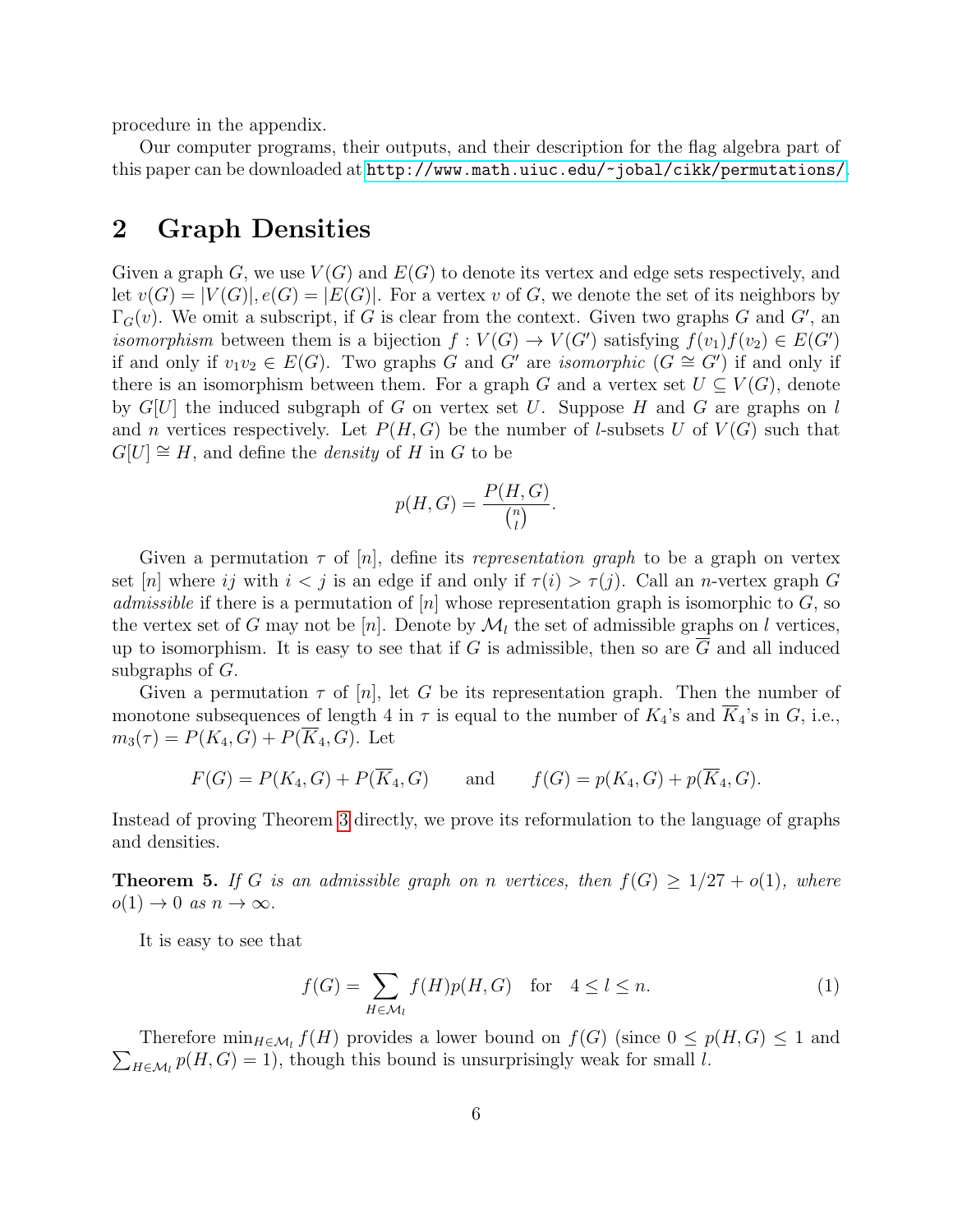Denote by  $T_3(n)$  the 3-partite Turán graph on n vertices (i.e. complete 3-partite graph on *n* vertices with sizes of parts differing by at most one). We can see that  $T_3(n)$  is the representation graph of  $\tau_3(n)$ . See Figure [1](#page-1-0) for an example, where  $n = 12$ .

<span id="page-6-1"></span>**Theorem 6.** There exists an  $n_0$  such that if G is an admissible graph on  $n \geq n_0$  vertices minimizing F over all admissible graphs on n vertices, then G is obtained from  $T_3(n)$  by removing edges or G is obtained from  $T_3(n)$  by adding edges.

**Remark:** Let G be an extremal graph. By Theorem [6,](#page-6-1) G can be transformed into  $T_3(n)$  or  $T_3(n)$ . We may assume without loss of generality (w.l.o.g.) that G is obtained from  $T_3(n)$ by removing edges. Since  $T_3(n)$  does not contain any copy of  $K_4$  and removing edges does not introduce new copies of  $K_4$ , there are no  $K_4$ 's in G. Moreover, since G is extremal and removing edges does not destroy any copy of  $\overline{K}_4$ , the numbers of copies of  $\overline{K}_4$  in G and  $T_3(n)$  are equal. Hence we know that in an extremal permutation  $\tau$ , monotone subsequences of length 4 are either all increasing or all decreasing. Moreover,  $\tau$  can be decomposed in three monotone subsequences  $s_1, s_2, s_3$ , that correspond to the parts of Turán graph, and all monotone 4-subsequences are entirely contained in them. It follows that domains of  $s_1, s_2, s_3$ form three consecutive intervals of  $[n]$ , except some possible intertwining at their ends that involves at most two elements from each interval. So this indeed gives  $\mathcal{W}_n^3$ . Hence Theorem [4](#page-3-3) follows from Theorem [6.](#page-6-1)

# <span id="page-6-0"></span>3 Flag Algebra Settings

The flag algebra method, invented by Razborov [\[27\]](#page-19-7), is a very general machinery and has been widely used in extremal graph theory. See [\[28\]](#page-19-8) for a recent survey of flag algebra applications. To name just some of them: flag algebra was used for attacking the Caccetta-Häggkvist conjecture  $\left[17, 26\right]$ , determining induced densities of graphs  $\left[10, 14, 15, 22, 23\right]$  $\left[10, 14, 15, 22, 23\right]$  $\left[10, 14, 15, 22, 23\right]$  $\left[10, 14, 15, 22, 23\right]$  $\left[10, 14, 15, 22, 23\right]$ , of hypergraphs [\[6,](#page-18-6) [12,](#page-18-7) [13,](#page-18-8) [21\]](#page-19-12), of oriented graphs [\[29\]](#page-19-13), of subhypercubes in hypercubes [\[3,](#page-18-9) [7\]](#page-18-10), of colored graphs in a colored environment [\[5,](#page-18-11) [9,](#page-18-12) [16,](#page-18-13) [18\]](#page-19-14), and for attacking some problems in geometry [\[19\]](#page-19-15).

We apply this method to the family of admissible graphs. A type  $\sigma$  is an admissible graph on vertex set [k] for some non-negative integer k, where k is called the size of  $\sigma$ , denoted by  $|\sigma|$ . We use 0 and 1 to denote (the unique) types of size 0 and 1 respectively. A  $\sigma$ -flag F is a pair  $(M, \theta)$  where M is an admissible graph and  $\theta : [k] \to V(M)$  induces a labeled copy of  $\sigma$  in M. In other words, we use [k] to label k vertices of an unlabeled graph M, and the labeled vertices induce a labeled copy of  $\sigma$ . Two  $\sigma$ -flags  $F_1 = (M_1, \theta_1)$  and  $F_2 = (M_2, \theta_2)$  are *isomorphic* (denoted as  $F_1 \cong F_2$ ) if there exists a graph isomorphism  $f : V(M_1) \to V(M_2)$ such that  $f\theta_1 = \theta_2$ . Such a function f is called a flag isomorphism from  $F_1$  to  $F_2$ . Given an admissible graph M, if all  $\sigma$ -flags with the underlying graph M are isomorphic, then we use  $M^{\sigma}$  to denote this unique  $\sigma$ -flag, see Figure [3](#page-7-0) for an example where  $M \in \{K_4, \overline{K}_4\}$ . Denote by  $\mathcal{F}_l^{\sigma}$  the set of  $\sigma$ -flags on l vertices, up to isomorphism. Note that  $\mathcal{F}_l^0$  is just  $\mathcal{M}_l$  and  $\mathcal{F}_{|\sigma|}^{\sigma} = {\sigma}.$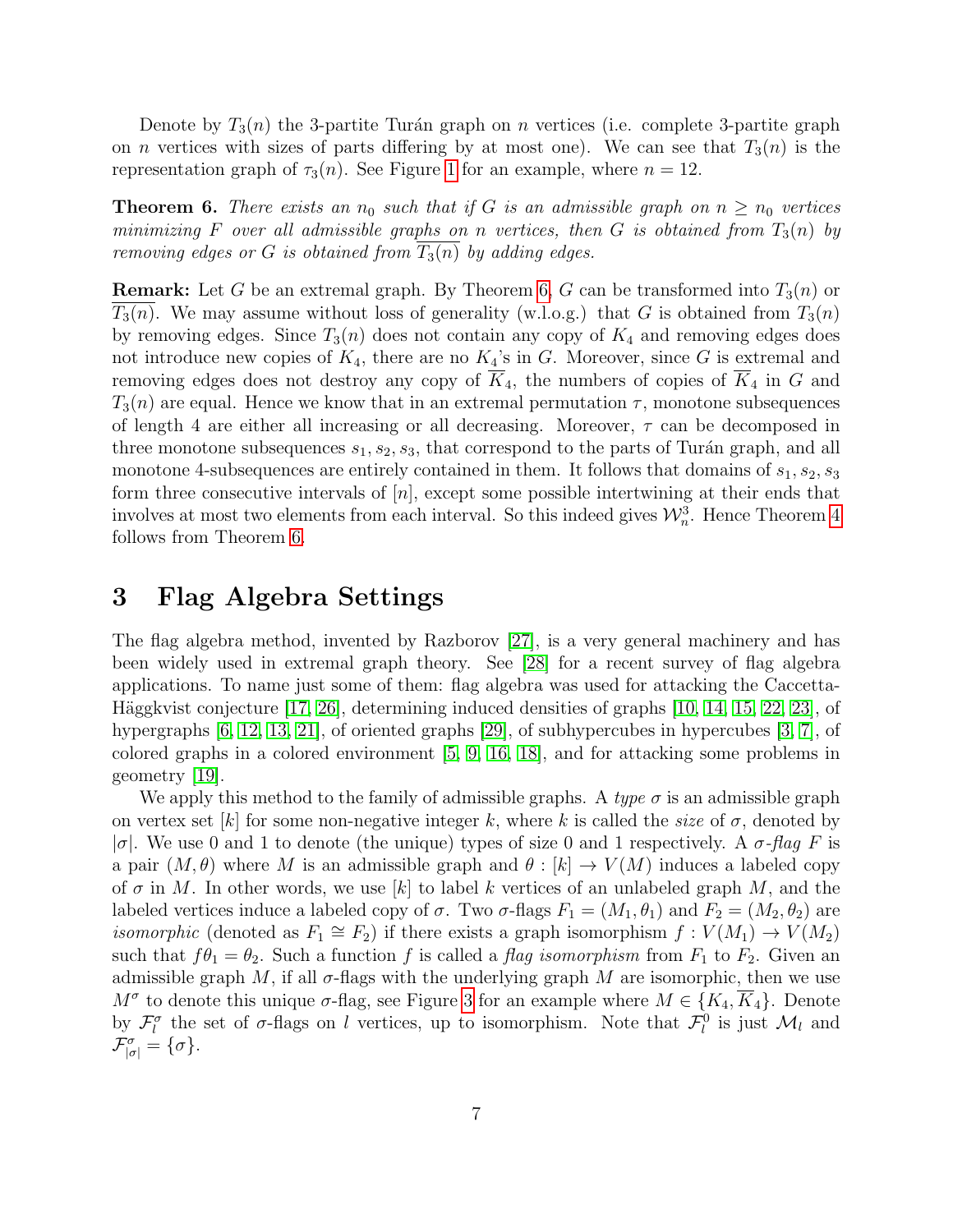

<span id="page-7-0"></span>Figure 3: 1-flags  $K_4^1$  and  $\overline{K}_4^1$ 4 .

In Section [2,](#page-5-0) we defined graph density  $p(H, G)$ , which extends to flag density in a straightforward way. Given  $\sigma$ -flags  $F \in \mathcal{F}_l^{\sigma}$  and  $K = (G, \theta) \in \mathcal{F}_n^{\sigma}$  for  $l \leq n$ , define  $P(F, K)$  to be the number of *l*-subsets U of  $V(G)$  such that Im( $\theta$ )  $\subseteq U$  and  $(G[U], \theta) \cong F$ . Additionally, define  $p(F, K)$ , the *density* of F in K as

$$
p(F, K) = \frac{P(F, K)}{\binom{n - |\sigma|}{l - |\sigma|}}.
$$

By convention, we set  $P(F, K) = 0$  if  $n < l$ . More generally, given flags  $F \in \mathcal{F}_l^{\sigma}$ ,  $F' \in \mathcal{F}_{l'}^{\sigma}$ and  $K = (G, \theta) \in \mathcal{F}_n^{\sigma}$ , where  $n \geq l + l' - |\sigma|$ , we define a joint density  $p(F, F'; K)$  as the probability that if we choose two subsets  $U, U'$  of  $V(G)$  uniformly at random, subject to the conditions  $|U|=l, |U'|=l'$  and  $U\cap U'=\text{Im}(\theta)$ , then  $(G[U], \theta) \cong F$  and  $(G[U'], \theta) \cong F'$ . In this paper, whenever we use  $p(F, K)$  or  $p(F, F'; K)$ , we assume that the size of K is large enough.

It is not very hard to show that (see Lemma 2.3 in [\[27\]](#page-19-7))

$$
p(F, K)p(F', K) = p(F, F'; K) + o(1),
$$
\n(2)

where  $o(1)$  tends to 0 as n tends to infinity. Let  $X = [F_1, \ldots, F_t]$  be a vector of  $\sigma$ -flags with  $F_i \in \mathcal{F}_{l_i}^{\sigma}$ . For any such X and a  $\sigma$ -flag K define  $X_K = [p(F_1; K), \ldots, p(F_t; K)]$ . It follows that for any *t*-by-*t* positive semidefinite matrix  $Q = \{Q_{ij}\}\$ , we have

<span id="page-7-1"></span>
$$
0 \le X_K^T Q X_K = \sum_{ij} Q_{ij} p(F_i; K) p(F_j; K) = \sum_{i,j} Q_{ij} p(F_i, F_j; K) + o(1).
$$
 (3)

In the definition of  $p(F, K)$  and  $p(F, F'; K)$ , we require F, F' and K to be  $\sigma$ -flags, but the definition itself extends to the case where  $F, F'$  are  $\sigma$ -flags but K is not. In this case, by the definition, we have  $p(F, K) = p(F, F'; K) = 0$ . Let  $\Theta(k, G)$  be the set of all injective mappings from  $[k]$  to  $V(G)$  where G is an admissible graph.

We can extend [\(3\)](#page-7-1) to any  $\theta \in \Theta(|\sigma|, G)$ :

$$
0 \leq \sum_{i,j} Q_{ij} p(F_i, F_j; (G, \theta)) + o(1).
$$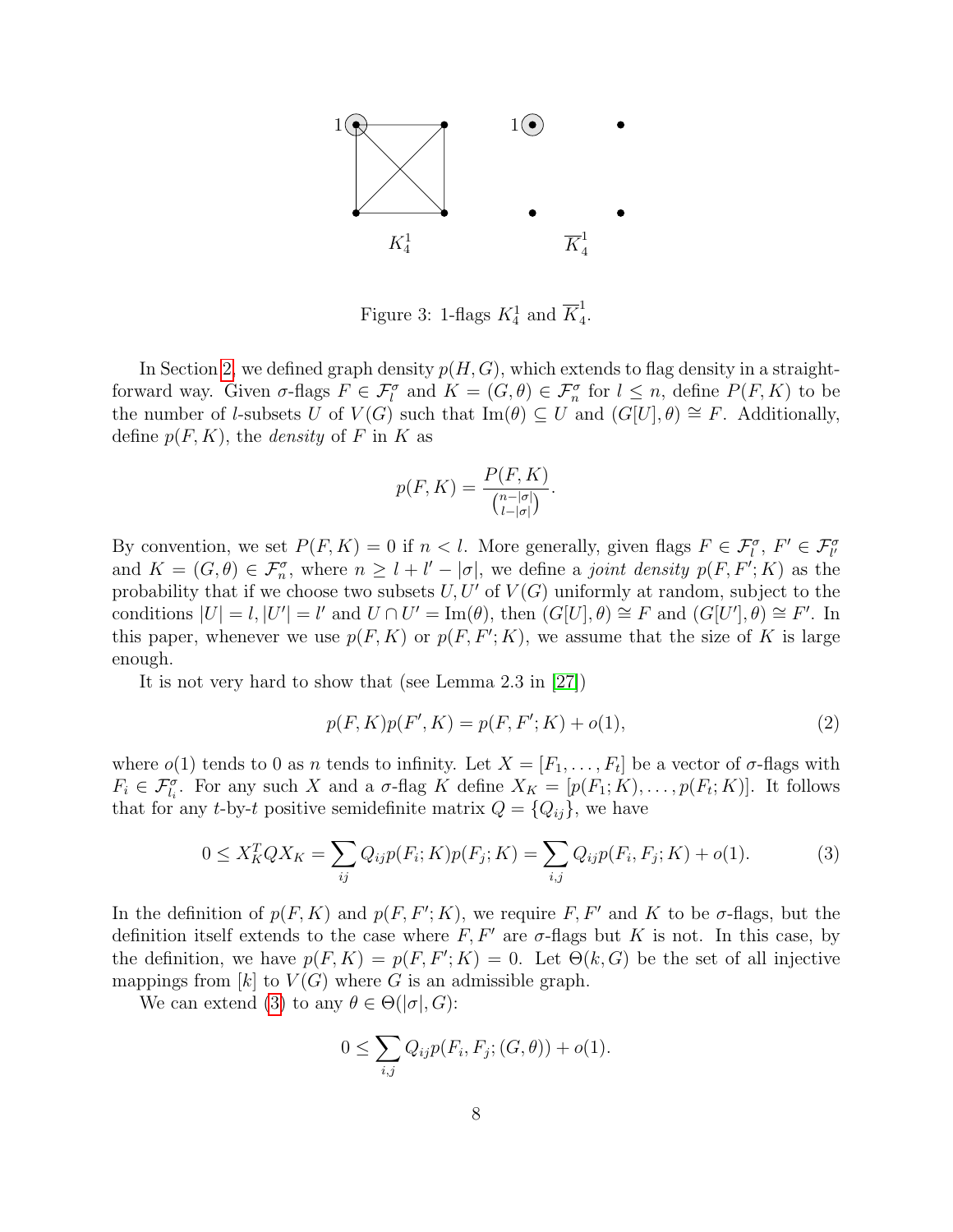Therefore, if we choose  $\theta$  from  $\Theta(|\sigma|, G)$  uniformly at random, then its expectation is nonnegative:

$$
0 \leq \sum_{i,j} \mathbb{E}_{\theta \in \Theta(|\sigma|, G)} \left[ Q_{ij} p(F_i, F_j; (G, \theta)) \right] + o(1)
$$
  
= 
$$
\sum_{H \in \mathcal{M}_l} \left( \sum_{i,j} \mathbb{E}_{\theta \in \Theta(|\sigma|, H)} \left[ Q_{ij} p(F_i, F_j; (H, \theta)) \right] \right) p(H, G) + o(1).
$$

(Recall that we assumed that  $l \geq 2l_i - |\sigma|$  for each i.) Note that the coefficient of  $p(H, G)$  is determined by  $\sigma$ , X, Q and H. In particular, it is independent of G, so denote this coefficient by  $c_H(\sigma, X, Q)$ . Then we have

$$
\sum_{H \in \mathcal{M}_l} c_H(\sigma, X, Q) p(H, G) + o(1) \ge 0.
$$

Every choice of  $\sigma$ , X, Q gives one such inequality. We can add the inequalities obtained for several different types  $\sigma_i$ , using appropriate  $X_i$  and  $Q_i$ . Denoting  $c_H = \sum_i c_H(\sigma_i, X_i, Q_i)$ , we obtain

$$
\sum_{H \in \mathcal{M}_l} c_H \cdot p(H, G) + o(1) \ge 0.
$$

Then together with [\(1\)](#page-5-1) we have

<span id="page-8-0"></span>
$$
f(G) + o(1) \ge \sum_{H \in \mathcal{M}_l} (f(H) - c_H) \cdot p(H, G) \ge \min_{H \in \mathcal{M}_l} (f(H) - c_H). \tag{4}
$$

By [\(4\)](#page-8-0), if for some choice of (large enough) l and  $c_H$  we have

<span id="page-8-1"></span>
$$
\min_{H \in \mathcal{M}_l} (f(H) - c_H) = 1/27,\tag{5}
$$

then we would prove Theorem [5.](#page-5-2)

*Proof of Theorem [5.](#page-5-2)* We show [\(5\)](#page-8-1) with  $l = 7$ , where  $|\mathcal{M}_7| = 776$ . We use three choices of  $(\sigma, X, Q)$ . We use types  $\sigma_0 : P_1, \sigma_1 : P_3$ , and  $\sigma_2 : P_3$ , where  $P_i$  is a path on i vertices, see Figure [4.](#page-9-0)

For  $\sigma_0$ ,  $X_0$  consists of flags in  $\mathcal{F}_4^{\sigma_0}$ , for  $\sigma_i$  with  $i=1,2$ ,  $X_i$  consists of flags in  $\mathcal{F}_5^{\sigma_i}$ . Here we have  $|\mathcal{F}_4^{\sigma_0}| = 20$  and  $|\mathcal{F}_5^{\sigma_1}| = |\mathcal{F}_5^{\sigma_2}| = 71$ . As we already mentioned, the flag algebra method is computer assisted. We use a computer program to find  $\mathcal{M}_7, \mathcal{F}_4^{\sigma_0}, \mathcal{F}_5^{\sigma_1}, \mathcal{F}_5^{\sigma_2}$ , and to compute  $\mathbb{E}_{\theta} p(F, F'; (H, \theta))$  for each  $H \in \mathcal{M}_y$ . Then finding positive semidefinite matrices  $Q_0, Q_1, Q_2$  to maximize  $\min_{H \in \mathcal{M}_7}(f(H) - c_H)$  can be done by computer solvers such as CSDP [\[8\]](#page-18-1) and SDPA [\[34\]](#page-19-16). Unfortunately, solvers can only give an approximate solution. For this problem, we get  $0.0370370369999$ . In order to get exactly  $1/27$ , we need to round the matrices  $Q_0, Q_1, Q_2$  found by a computer solver. By rounding we mean finding rational matrices  $Q'_0, Q'_1, Q'_2$  which would make the computations exactly  $1/27$  when computed over rational numbers.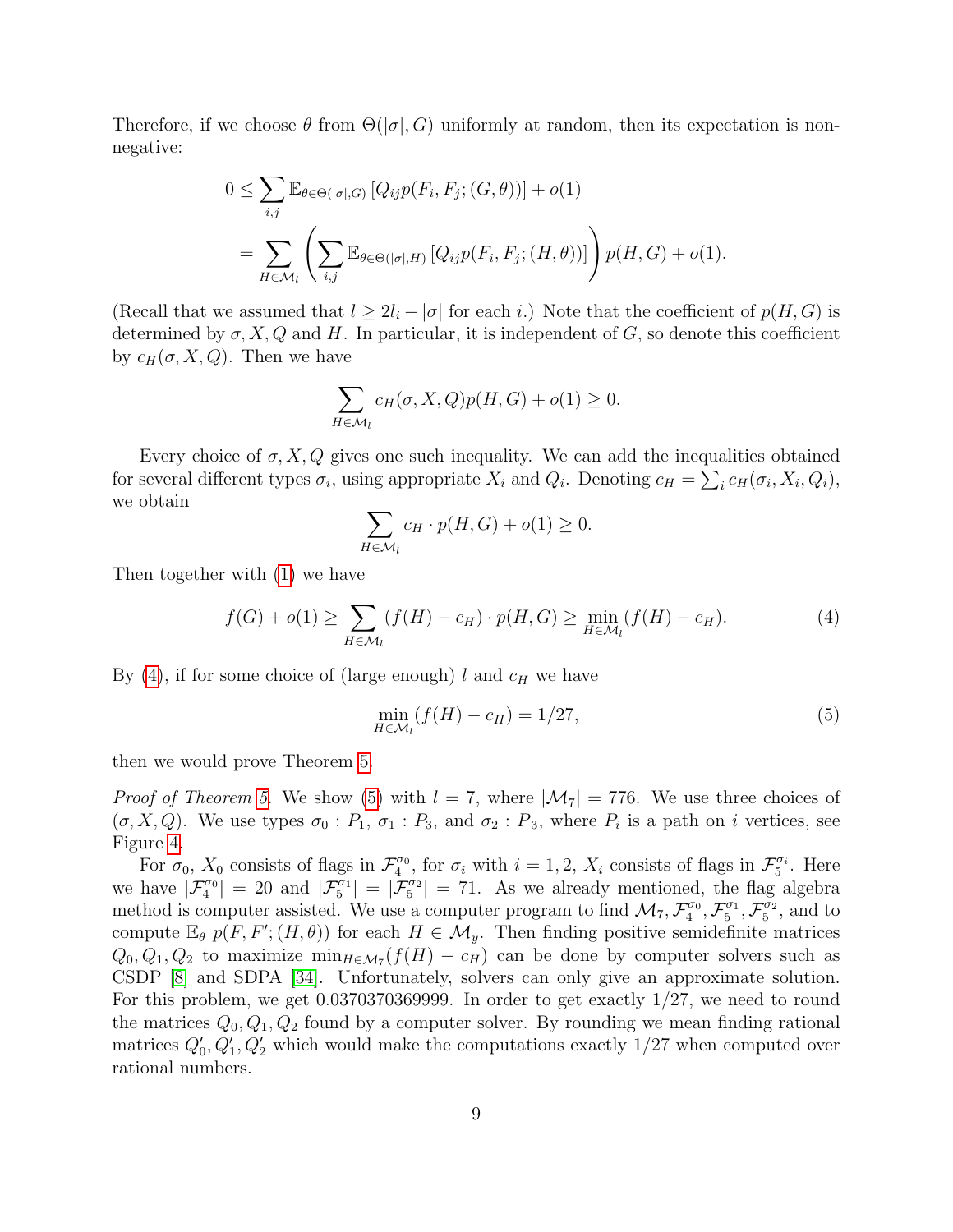

<span id="page-9-0"></span>Figure 4: Types used in flag computation.

To simplify the process of rounding, we reduce the number of variables and constraints by restricting the set of feasible solutions. For  $i \in \{1, 2, 3\}$  and flags  $F_1, F_2$  denote by  $Q_i(F_1, F_2)$ the entry in  $Q_i$  corresponding to indices of  $F_1$  and  $F_2$  in  $X_i$ . Since  $f(H) = f(H)$  for every graph  $H$ , a natural restriction is that

$$
f(H) - c_H = f(\overline{H}) - c_{\overline{H}}
$$
\n<sup>(6)</sup>

for every graph H. This will allow us to consider only one of  $H, \overline{H}$  and thus decrease the number of constraints from 776 to 388 since there is no self-complementary graph on 7 vertices as the number of possible edges and non-edges is  $\binom{7}{2}$  $\binom{7}{2}$  = 21 which is an odd number.

Since  $\overline{\sigma_1} = \sigma_2$ , we add the constraints  $Q_1(F_1, F_2) = Q_2(\overline{F_1}, \overline{F_2})$  for every  $F_1, F_2 \in \mathcal{F}_5^{\sigma_1}$ . This makes  $Q_2$  completely defined by  $Q_1$ . Moreover, we add the constraints  $Q_0(F_1, F_2)$  =  $Q_0(\overline{F_1}, F_2) = Q_0(F_1, \overline{F_2}) = Q_0(\overline{F_1}, \overline{F_2})$  for every  $F_1, F_2 \in \mathcal{F}_4^{\sigma_0}$ . This reduces the number of entries to round in the symmetric matrix  $Q_0$  from  $\binom{21}{2}$  $\binom{21}{2}$  to  $\binom{11}{2}$  $\binom{11}{2}$ .

We reduced the number of constraints from 776 to 388, and we reduced the number of variables from  $\binom{21}{2}$  $\binom{21}{2}+2\binom{72}{2}$  $\binom{72}{2}$  to  $\binom{11}{2}$  $\binom{11}{2} + \binom{72}{2}$  $\binom{2}{2}$ . With these reductions, we managed to round the entries in  $Q_1, Q_2$  and  $Q_3$  and thus we obtained a solution for [\(5\)](#page-8-1).

The rounded matrices as well as programs computing all possible  $X$  and performing the rounding process can be obtained at <http://www.math.uiuc.edu/~jobal/cikk/permutations/>.

We give more details about the rounding step in the appendix.

In [\(5\)](#page-8-1), we not only have that the minimum of  $f(H)-c_H$  is 1/27, which proves Theorem [5,](#page-5-2) but we also have the values of  $f(H) - c_H$  for each H in  $\mathcal{M}_7$ .

Let  $\mathcal{L} = \{H \in \mathcal{M}_7 : f(H) - c_H = 1/27\}$ . We listed  $\mathcal{L}$  in Figure [5.](#page-10-1) We have the following proposition for graphs not in  $\mathcal{L}$ .

<span id="page-9-1"></span>**Proposition 7.** Let G be an admissible graph of order  $n \to \infty$  such that  $f(G) = \frac{1}{27} + o(1)$ . If  $H \in \mathcal{M}_7 \setminus \mathcal{L}$ , then  $p(H, G) = o(1)$ .

Proof. Using [\(4\)](#page-8-0), we have that

$$
\frac{1}{27} + o(1) = f(G) + o(1) \ge \sum_{H \in \mathcal{M}_l} (f(H) - c_H) \cdot p(H, G).
$$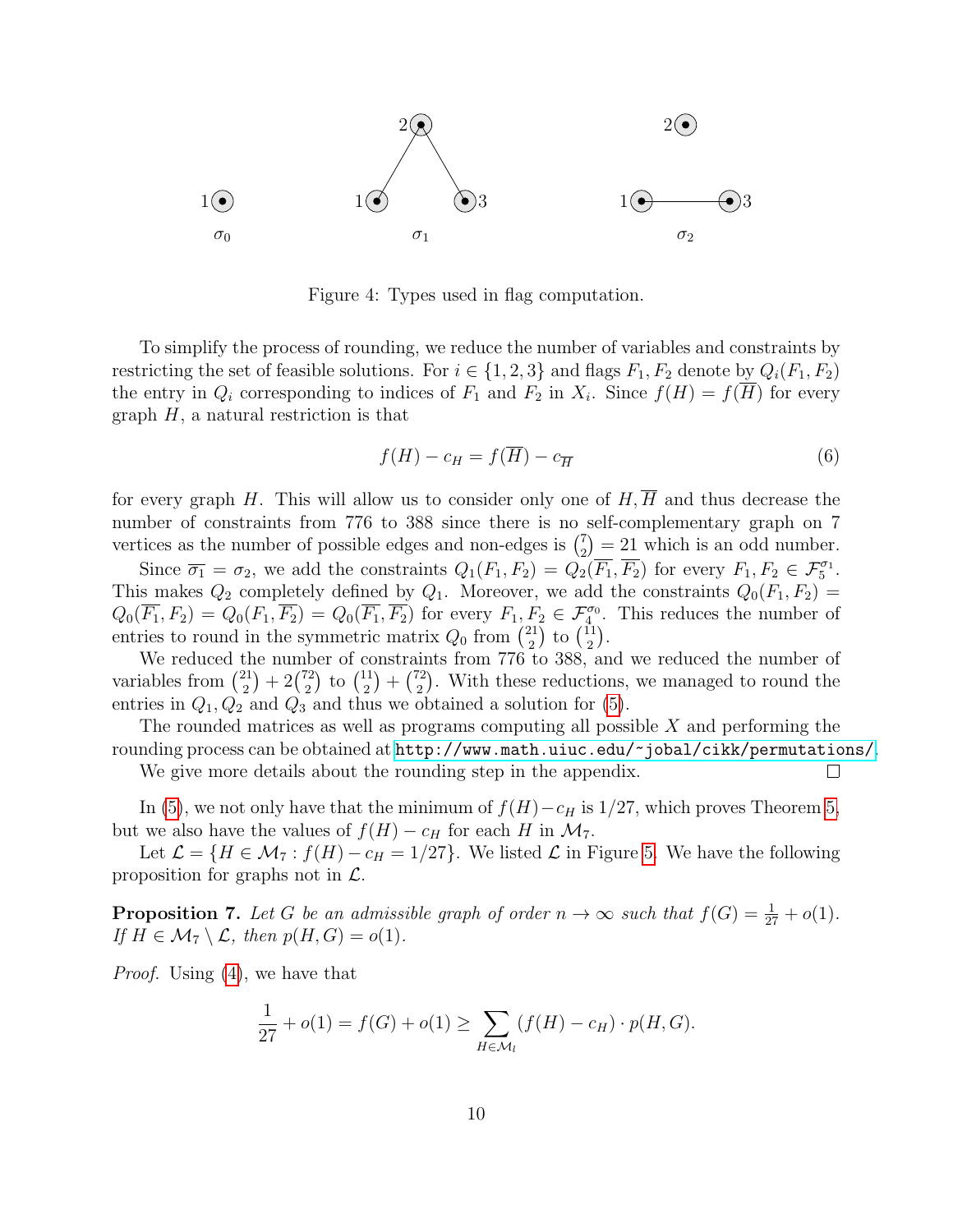In this section, we showed that by choosing  $l = 7$  and types  $\sigma_0, \sigma_1, \sigma_2$  we have  $\min_{H \in \mathcal{M}_7}(f(H)$  $c_H$ ) = 1/27. Then since  $\sum_{H \in \mathcal{M}_l} p(H, G) = 1$ , we know that if  $f(H) - c_H > 1/27$ , then  $p(H, G) = o(1).$  $\Box$ 

Notice that the Proposition [7](#page-9-1) can be stated equivalently as follows.

<span id="page-10-2"></span>**Proposition 8.** For every  $\delta > 0$  there exists  $n_0 = n_0(\delta)$  and  $\varepsilon' > 0$  such that for every admissible graph G of order  $n > n_0$  with  $f(G) < 1/27 + \varepsilon'$ , if  $H \in \mathcal{M}_7 \backslash \mathcal{L}$ , then  $p(H, G) < \delta$ . Note that it is sufficent to pick

$$
\varepsilon' < \delta \cdot \min_{H \in \mathcal{M}_7 \setminus \mathcal{L}} \{ f(H) - c_H - 1/27 \}.
$$

Proposition [8](#page-10-2) will help us to get the stability property of admissible graphs G with  $f(G) = \frac{1}{27} + o(1)$ , which is discussed in the next section.



<span id="page-10-1"></span>Figure 5: Graphs in  $\mathcal{L}$ . The first eight graphs are induced subgraphs of  $T_3(n)$  or  $T_3(n)$ . In order to save space, a depicted graph H represents both H and  $\overline{H}$ .

# <span id="page-10-0"></span>4 Stability Property

In this section we will prove the following stability type statement.

<span id="page-10-3"></span>**Theorem 9.** For every  $\varepsilon > 0$  there exist  $n_0$  and  $\varepsilon' > 0$  such that every admissible graph G of order  $n > n_0$  with  $f(G) \leq \frac{1}{27} + \varepsilon'$ , is isomorphic to either  $T_3(n)$  or  $\overline{T_3(n)}$  after adding and/or deleting at most  $20\varepsilon n^2$  edges.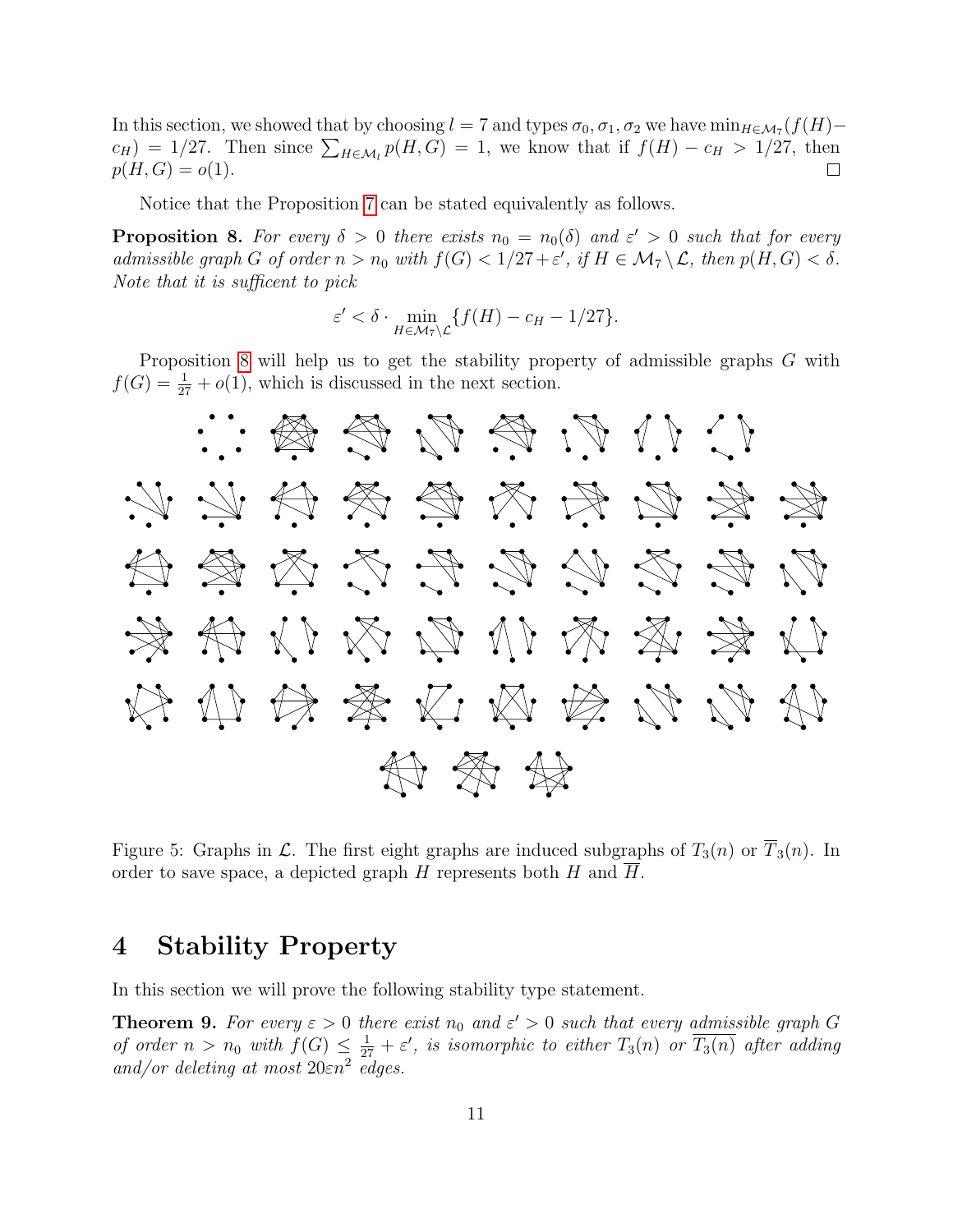We will use our flag algebra results from Section [3](#page-6-0) and the infinite removal lemma to prove Theorem [9.](#page-10-3) The infinite removal lemma, proved by Alon and Shapira [\[2\]](#page-18-14), is a substantial generalization of the induced removal lemma.

<span id="page-11-0"></span>**Lemma 10** (Infinite Removal Lemma [\[2\]](#page-18-14)). For any (possibly infinite) family H of graphs and  $\varepsilon > 0$ , there exists  $\delta > 0$  such that if a graph G on n vertices contains at most  $\delta n^{v(H)}$ induced copies of H for every graph H in  $H$ , then it is possible to make G induced H-free, for every  $H \in \mathcal{H}$ , by adding and/or deleting at most  $\varepsilon n^2$  edges.

Proof of Theorem [9.](#page-10-3) Fix an  $\varepsilon > 0$ . Let  $\delta$  be from Lemma [10,](#page-11-0) when applied with  $\varepsilon$  and  $\mathcal{H} = (\mathcal{M}_7 \setminus \mathcal{L}) \cup \{\text{not admissible graphs}\}.$  Let  $\varepsilon' < \varepsilon^4$  and  $n_1$  be given by Proposition [8](#page-10-2) such that  $p(H, G) < \delta$  for every  $H \in \mathcal{M}_7 \setminus \mathcal{L}$  and G on at least  $n_1$  vertices. Let  $n_0 > n_1$  such that  $f(G) > 1/27 - \varepsilon'$  for all G of order at least  $n_0/2$ . Notice that every non-admissible graph H satisfies  $p(H, G) = 0$  for every admissible G.

Let G be an admissible graph of order  $n > n_0$  with  $f(G) \leq \frac{1}{27} + \varepsilon'$ . Now we apply Lemma [10](#page-11-0) and conclude that by adding and/or deleting at most  $\varepsilon n^2$  edges, every subgraph of G on 7 vertices belongs to  $\mathcal L$  and G is still admissible.

By direct inspection of graphs in  $\mathcal{L}$ , we have the following two properties of  $G$ . Notice that if all 7-vertex subgraphs of G satisfy these two properties, then so does G. Also notice that a graph H satisfies these two properties if and only if  $\overline{H}$  satisfies them.

**Property A:** There are no  $K_4$  and  $\overline{K}_4$  that share a vertex.

**Property B:** For every pair of  $K_4$ 's that share at least one vertex, the union of their vertex sets spans a clique. For every pair of  $\overline{K}_{4}$ 's that share at least one vertex, the union of their vertex sets spans an independent set.

Let  $(G, x)$  be the 1-flag where vertex x is the labeled vertex, then  $P(K_4^1, (G, x))$  is the number of  $K_4$ 's in G that contain x. Define

$$
F(x, G) = P(K_4^1, (G, x)) + P(\overline{K}_4^1, (G, x)) \text{ and } f(x, G) = F(x, G) / \binom{v(G) - 1}{3}.
$$

Then we have  $f(G) = \left(\sum_x f(x, G)\right)/v(G)$ . Let  $G_0 = G$ . For  $i \geq 0$ , let  $x_i$  be the vertex with largest  $f(x_i, G_i)$ . If  $f(x_i, G_i) > 1/27 + 3\varepsilon'/\varepsilon$ , we create  $G_{i+1}$  from  $G_i$  by removing vertex  $x_i$ . If  $f(x_i, G_i) \leq 1/27 + 3\varepsilon'/\varepsilon$ , we define  $G' = G_i$  and  $d = i$ . Note that  $f(G_i) \leq f(G_{i-1}),$ so  $f(G_i) \le f(G) \le 1/27 + \varepsilon'$ . Also notice, that the process is not deterministic if there are more candidates for  $x_i$  for some i (any choice of  $x_i$  will work).

#### Claim 11.  $d < \varepsilon n$ .

*Proof.* Denote  $v = v(G_{i-1})$  and y the vertex deleted from  $G_{i-1}$ . Then

$$
f(G_{i-1}) - f(G_i) \ge \frac{2\varepsilon'}{\varepsilon n},\tag{7}
$$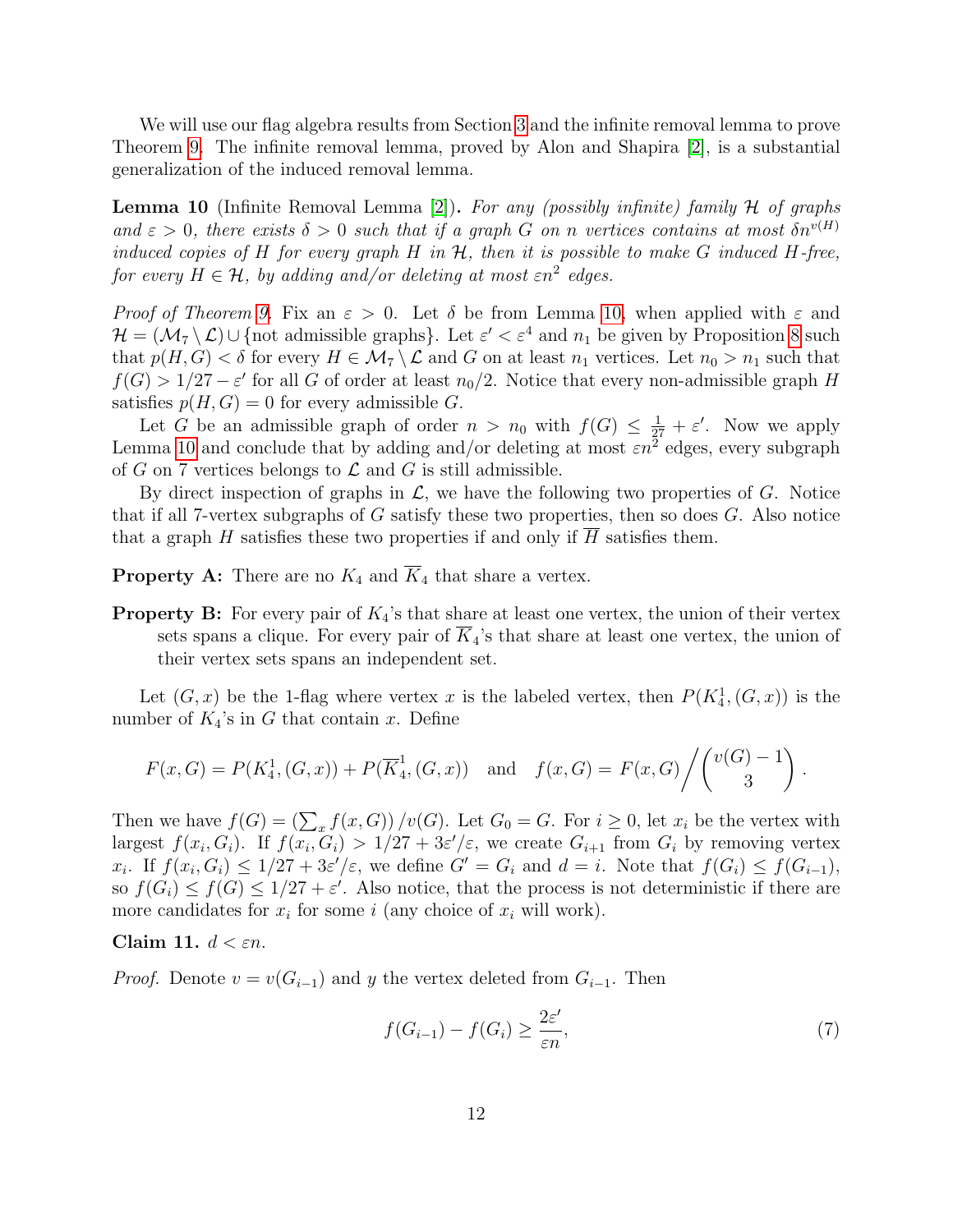which follows from the following computation

$$
f(G_{i-1}) - f(G_i) = \frac{\sum_x f(x, G_{i-1})}{v} - \frac{\sum_x f(x, G_i)}{v - 1}
$$
  
\n
$$
= \frac{f(y, G_{i-1}) + \sum_{x \neq y} f(x, G_{i-1})}{v} - \frac{\sum_x f(x, G_i)}{v - 1}
$$
  
\n
$$
= \frac{f(y, G_{i-1}) + (\sum_{x \neq y} F(x, G_{i-1})) / {v-1 \choose 3}}{v} - \frac{\sum_x f(x, G_i)}{v - 1}
$$
  
\n
$$
\geq \frac{f(y, G_{i-1}) + {v-2 \choose 3} (\sum_x F(x, G)) / ({v-2 \choose 3} {v-1 \choose 3})}{v}
$$
  
\n
$$
= \frac{f(y, G_{i-1}) + \frac{v-4}{v-1} \sum_x f(x, G)}{v} - \frac{\sum_x f(x, G_i)}{v - 1}
$$
  
\n
$$
= \frac{(v-1) f(y, G_{i-1}) + (v-4) \sum_x f(x, G_i) - v \sum_x f(x, G_i)}{v(v-1)}
$$
  
\n
$$
= \frac{f(y, G_{i-1}) - 4f(G_i)}{v}
$$
  
\n
$$
\geq \frac{3\varepsilon'/\varepsilon - \varepsilon'}{\frac{v}{n}} \geq \frac{2\varepsilon'}{\varepsilon n}.
$$

If follows from  $n \geq n_0$  that  $f(H) > 1/27 - \varepsilon'$  for every admissible graph H on at least  $n/2$  vertices. However, if  $d > \varepsilon n$ , then for  $i = \varepsilon n$ ,  $f(G_i) < 1/27 + \varepsilon' - 2i\varepsilon'/\varepsilon n < 1/27 - \varepsilon'$ , which is a contradiction since  $G_i$  has at least  $n - \varepsilon n = (1 - \varepsilon)n \ge n/2$  vertices.  $\Box$ 

**Claim 12.** The number of vertices x with  $f(x, G') < \frac{1}{27} - \varepsilon$  is at most  $\varepsilon v'$ , where  $v' = v(G')$ . *Proof.* Let the number of vertices with  $f(x, G') < \frac{1}{27} - \varepsilon$  be z.

$$
v'f(G') = \sum_{x} f(x, G') < z\left(\frac{1}{27} - \varepsilon\right) + (v' - z)\left(\frac{1}{27} + \frac{3\varepsilon'}{\varepsilon}\right)
$$
\n
$$
= -z\varepsilon + v'\frac{1}{27} + v'\frac{3\varepsilon'}{\varepsilon} - z\frac{3\varepsilon'}{\varepsilon} < \frac{v'}{27} + \frac{3v'\varepsilon'}{\varepsilon} - \varepsilon z.
$$

If  $z > \varepsilon v'$ , then we get

$$
f(G') < \frac{1}{27} + \frac{3\varepsilon'}{\varepsilon} - \varepsilon^2 < \frac{1}{27} - \varepsilon',
$$

which is a contradiction (recall that  $\varepsilon' < \varepsilon^4$ ).

Let  $G''$  be the graph obtained from  $G'$  by removing all such vertices. We removed at most  $\varepsilon v'$  vertices, so

$$
F(x, G') - F(x, G'') < \varepsilon v' \binom{v' - 2}{2}
$$

 $\Box$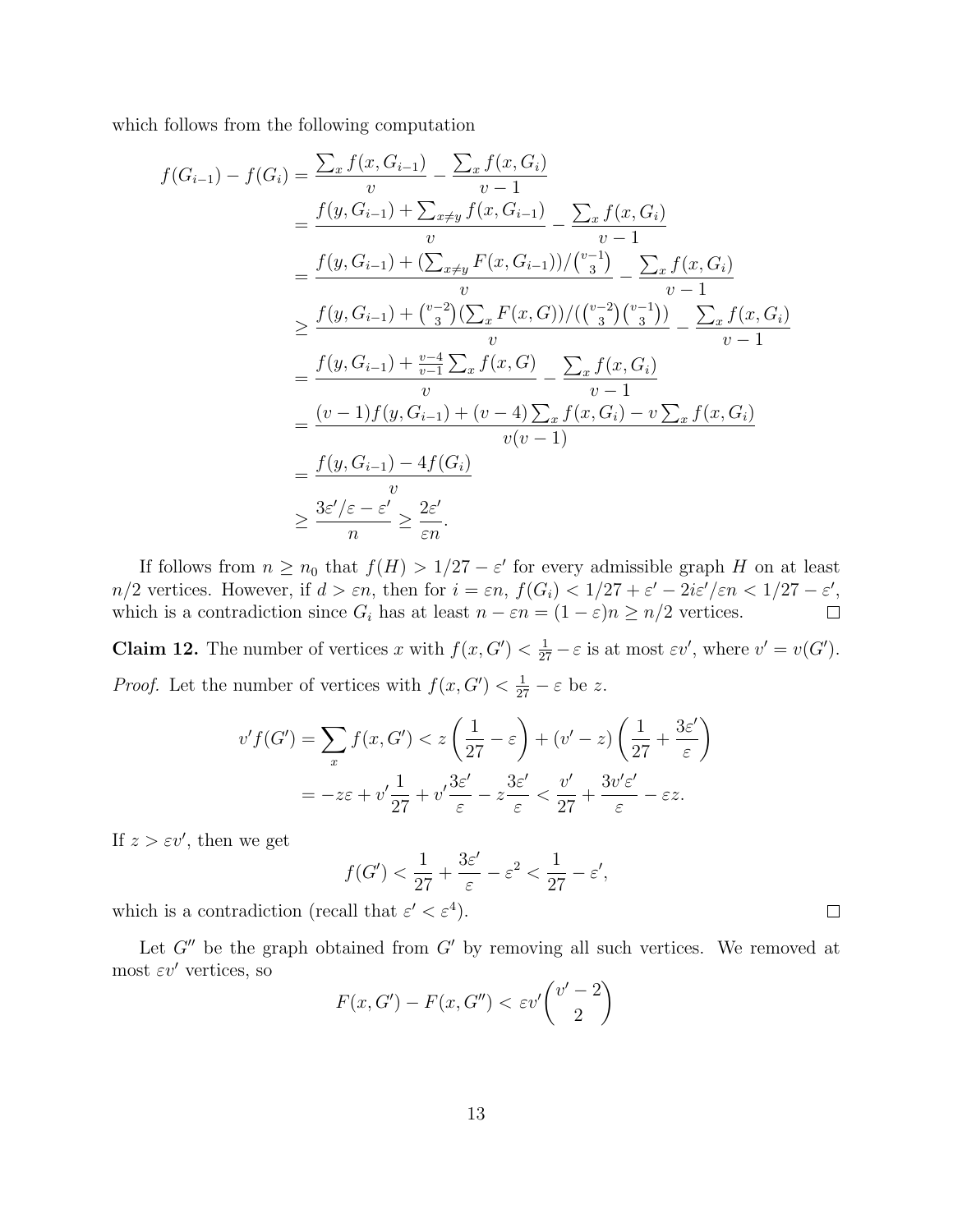for each vertex  $x \in V(G'')$ . Denote  $v(G'')$  by v''. We have  $v'' \ge (1 - \varepsilon)v'$  and

$$
F(x, G'') > F(x, G') - \varepsilon v' \binom{v' - 2}{2}
$$
  
\n
$$
\ge \left(\frac{1}{27} - \varepsilon\right) \binom{v' - 1}{3} - \varepsilon v' \binom{v' - 2}{2}
$$
  
\n
$$
\ge \left(\frac{1}{27} - \varepsilon\right) \frac{(v' - 1)(v' - 2)(v' - 3)}{6} - \varepsilon \frac{(v' - 1)(v' - 2)(v' - 3)}{1.5}
$$
  
\n
$$
\ge \left(\frac{1}{27} - 5\varepsilon\right) \binom{v'' - 1}{3}.
$$

We know that  $f(x, G') \leq 1/27 + 3\varepsilon'/\varepsilon$ . Then since  $\varepsilon' < \varepsilon^4$  and  $v'' \geq (1 - \varepsilon)v'$ , we have

$$
F(x, G'') \le F(x, G') \le \left(\frac{1}{27} + \frac{3\varepsilon'}{\varepsilon}\right) {v'-1 \choose 3} \le \left(\frac{1}{27} + 5\varepsilon\right) {v''-1 \choose 3}.
$$

This means that for every vertex  $x \in V(G'')$ , we have

<span id="page-13-0"></span>
$$
\left(\frac{1}{27} - 5\varepsilon\right) \binom{v'' - 1}{3} < F(x, G'') < \left(\frac{1}{27} + 5\varepsilon\right) \binom{v'' - 1}{3}.\tag{8}
$$

For  $x, y \in V(G'')$ , write  $x \sim y$  if  $x = y$  or there is a chain of vertex-intersecting  $K_4$ 's or K<sub>4</sub>'s connecting x to y. Clearly,  $\sim$  is an equivalence relation, and by Property A, each chain consists of cliques only or independent sets only. By Property B, each ∼-equivalence class is a clique or an independent set. Let s be the size of the class of  $x$ . This means that  $F(x, G'') = \binom{s-1}{3}$  $\binom{-1}{3}$ . It follows from [\(8\)](#page-13-0) that

<span id="page-13-1"></span>
$$
\left(\frac{1}{3} - 16\varepsilon\right)v'' < s < \left(\frac{1}{3} + 16\varepsilon\right)v'',\tag{9}
$$

which means each  $\sim$ -equivalence class has size at least  $(1/3-16\varepsilon)v''$  and at most  $(1/3+16\varepsilon)v''$ .

Next, we claim that equivalence classes are all cliques or all independent sets. Suppose on the contrary that  $G''[A]$  is a clique and  $G''[B]$  is an independent set. W.l.o.g., assume that the edge density between A and B is at least  $1/2$ . Then there exists a vertex x in B such that  $|\Gamma(x) \cap A| \geq |A|/2$ . Taking a 4-set  $X \subset B$  containing x and a 3-set  $Y \subset \Gamma(x) \cap A$ , then  $G''[X] = \overline{K}_4$  and  $G''[Y \cup \{x\}] = K_4$ . We find a  $K_4$  and a  $\overline{K}_4$  that share a vertex x, contradicting Property A.

W.l.o.g., assume that each equivalence class is an independent set. It follows from [\(9\)](#page-13-1) that there are exactly three equivalence classes. Denote them by  $A_1, A_2$  and  $A_3$ . If there exist an  $x \in A_i$  and  $y_1, y_2, y_3 \in A_j$   $(i \neq j)$  such that none of  $xy_k$  is an edge, then  $x \sim y_k$ , which would contradict Property B. This means that all but at most  $4v''$  of edges between equivalence classes are in  $G''$ . To get  $T_3(v'')$ , we need to add these edges and balance the three sets. In this step we change at most  $4n + 16\epsilon n^2$  edges.

We first change at most  $\varepsilon n^2$  edges of G such that G does not contain any  $H \in \mathcal{M}_7 \setminus \mathcal{L}$ , then we remove at most  $2\varepsilon n$  vertices to form G''. Then we change at most  $4n + 16\varepsilon n^2$ edges to get  $T_3(v'')$ . Therefore, to get  $T_3(n)$  from G, we only need to change at most  $\epsilon n^2 + 2\epsilon n^2 + 4n + 16\epsilon n^2 \leq 20\epsilon n^2$  edges, as required.  $\Box$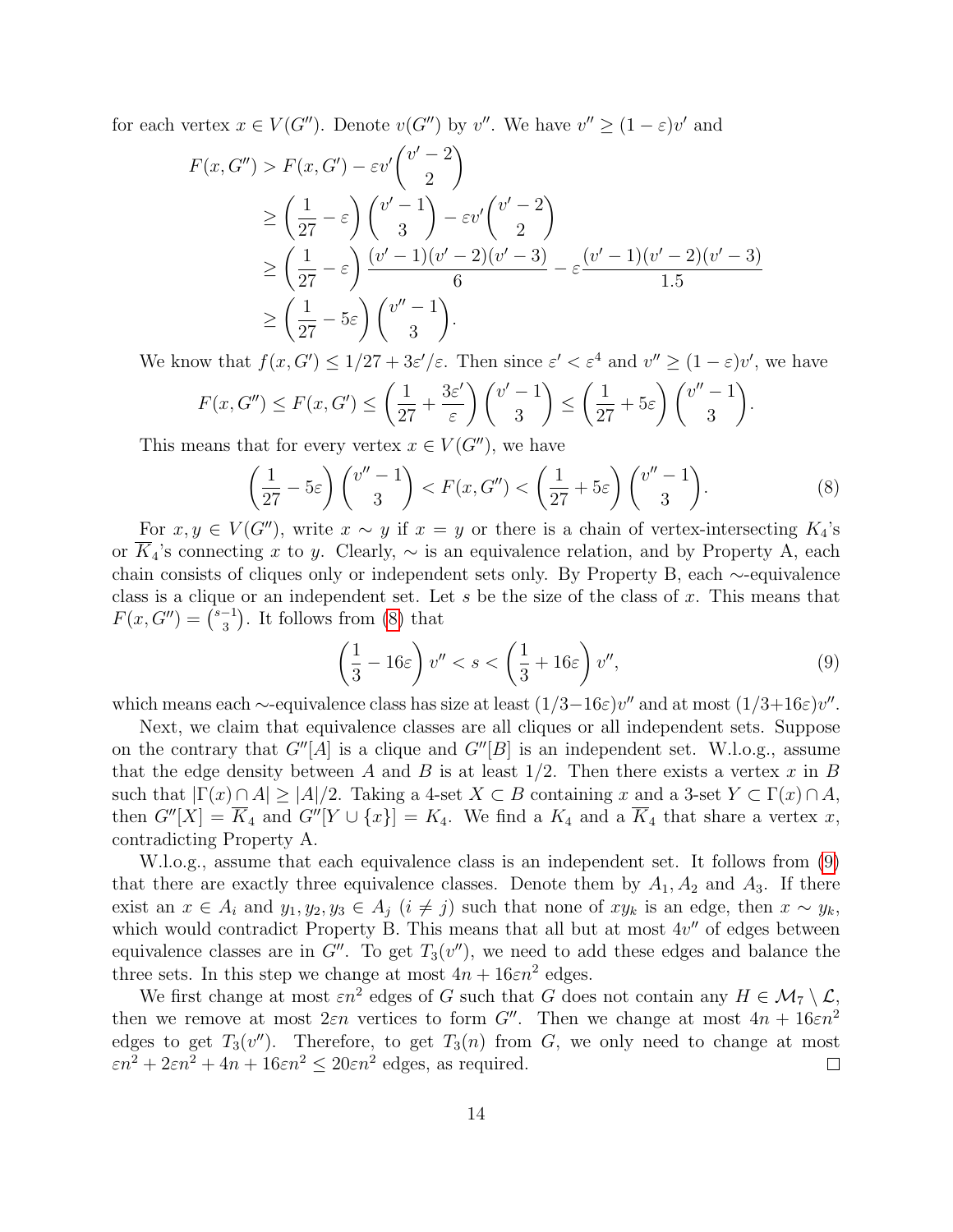## <span id="page-14-0"></span>5 Exact Result

We call  $u \in V(G)$  a *clone* of  $v \in V(G)$  if  $\Gamma(u) = \Gamma(v)$ . In particular, uv is not an edge of G.

<span id="page-14-2"></span>**Proposition 13.** Let  $G$  be an admissible graph of order n. If we add a clone  $x'$  of some  $x \in V(G)$  to form a new graph G' of order  $n + 1$ , i.e.,  $\Gamma_{G'}(x') = \Gamma_G(x)$ , then G' is still admissible.

*Proof.* The graph G comes from some permutation  $\tau$  on  $[n]$ . Let k be the number in [n] that corresponds to x, then we can construct a new permutation  $\tau'$  on  $[n+1]$  as follows:

$$
\tau'(i) = \begin{cases}\n\tau(i) & \text{if } i \leq k \text{ and } \tau(i) \leq \tau(k) \\
\tau(i) + 1 & \text{if } i \leq k \text{ and } \tau(i) > \tau(k) \\
\tau(k) + 1 & \text{if } i = k + 1 \\
\tau(i - 1) & \text{if } i > k \text{ and } \tau(i - 1) < \tau(k) \\
\tau(i - 1) + 1 & \text{if } i > k \text{ and } \tau(i - 1) \geq \tau(k).\n\end{cases}
$$

The representation graph of  $\tau'$  is G' with  $k+1$  corresponding to the new vertex x'.  $\Box$ 

Let S be the 7-vertex graph obtained by gluing three paths  $xy_iz_i$ ,  $i = 1, 2, 3$ , at the common vertex  $x$ , see Figure [6.](#page-14-1)



<span id="page-14-1"></span>Figure 6: The graph S.

#### <span id="page-14-3"></span>Proposition 14. The graph S is not admissible.

Proof. Admissible graphs can be alternatively defined as intersection graphs of segments whose endpoints lie on two parallel lines. For a vertex v in S denote by  $s(v)$  the segment representing v. Since  $y_1, y_2$  and  $y_3$  form an independent set, segments representing them do not intersect. On the other hand  $s(x)$  intersects all of them. W.l.o.g., assume that  $s(y_2)$ is middle of the three segments in the order they intersect  $s(x)$ , see Figure [7.](#page-15-0) Since  $z_2$ is adjacent only to  $y_2$ , the segment representing  $z_2$  intersects only  $s(y_2)$ , which is clearly impossible.

Alternatively, it is possible to check all admissible graphs on 7 vertices, i.e.,  $\mathcal{M}_7$ , and conclude that  $S$  is not among them.  $\Box$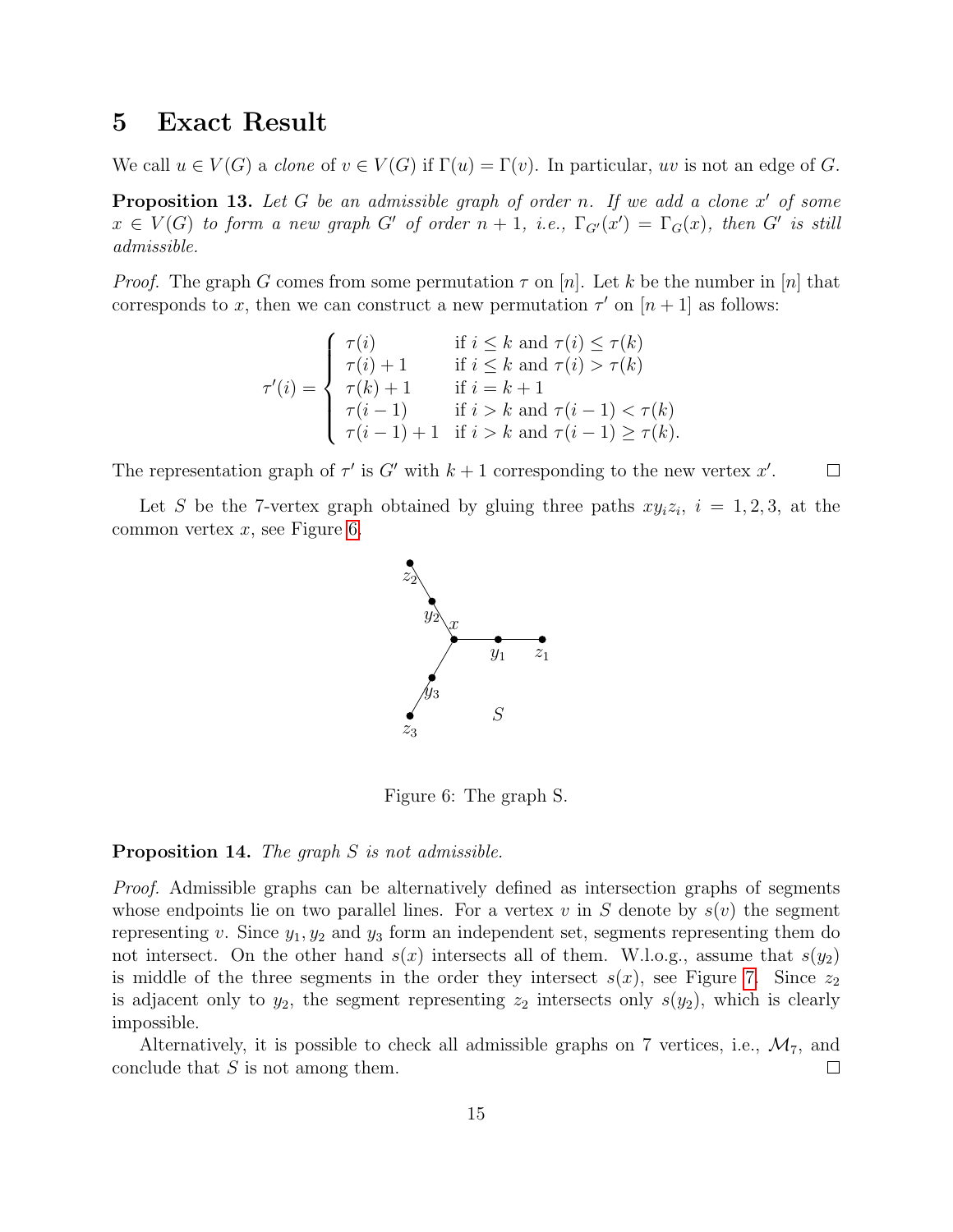

<span id="page-15-0"></span>Figure 7: Representation of part of  $S$  as intersecting segments.

*Proof of Theorem [6.](#page-6-1)* Let G be an admissible graph of order n with minimum F among all admissible graphs on *n* vertices, where *n* is sufficiently large. Fix  $\varepsilon > 0$  sufficiently small. In particular, by Theorem [5,](#page-5-2) we assume n large enough such that  $f(G) \leq \frac{1}{27} + \varepsilon$ . Let  $V = V(G)$ .

By Theorem [9,](#page-10-3) we also assume that we can make G equal to  $T_3(n)$  by adding/or deleting at most  $\varepsilon n^2$  edges (also large n needed). Take a complete 3-partite graph T on V such that |W| is minimized, where  $W = E(T) \triangle E(G)$ . From Theorem [9](#page-10-3) we know that  $|W| < \varepsilon n^2$ and V can be partitioned into  $V_1, V_2, V_3$  of sizes  $(1/3 - \varepsilon)n < |V_i| < (1/3 + \varepsilon)n$ , which are the parts of T. Let  $B = E(G) \setminus E(T)$  and  $M = E(T) \setminus E(G)$ . We call edges in B bad, in M missing, and in W wrong.

<span id="page-15-2"></span>**Proposition 15.** For any  $x \in V$  we have  $f(x, G) \leq 1/27 + \frac{3}{2}\varepsilon$ .

*Proof.* First we prove that for any  $x, y \in V$  we have

$$
|F(x, G) - F(y, G)| \le \binom{n-2}{2}.
$$
\n(10)

<span id="page-15-1"></span> $\Box$ 

W.l.o.g., assume  $F(x, G) \geq F(y, G)$ . Let G' be obtained from G by adding a clone of y and removing x. By Proposition [13,](#page-14-2)  $G'$  is an admissible graph. By the extremality of G we have

$$
0 \le F(G') - F(G) \le F(y, G) - F(x, G) + {n-2 \choose 2},
$$

which gives  $(10)$ .

Recall, that  $F(G) = \frac{1}{4} \sum_{x \in V} F(x, G) \leq F(T_3(n))$ . Suppose that there exists an x such that  $f(x, G) > 1/27 + \frac{3}{2}\varepsilon$ , i.e.

$$
F(x, G) > \left(\frac{1}{27} + \frac{3}{2}\varepsilon\right) {n-1 \choose 3}.
$$

By using [\(10\)](#page-15-1) we have:

$$
F(y, G) > \left(\frac{1}{27} + \frac{3}{2}\varepsilon\right)\binom{n-1}{3} - \binom{n-2}{2} > \left(\frac{1}{27} + \varepsilon\right)\binom{n-1}{3}.
$$

Hence  $f(G) > \frac{1}{27} + \varepsilon$  which contradicts our assumption that  $f(G) \leq \frac{1}{27} + \varepsilon$ .

<span id="page-15-3"></span>**Lemma 16.** The graph W, and thus also B and M, has maximum degree less than  $\eta n$ , where  $\eta = 2\varepsilon^{1/18}$ .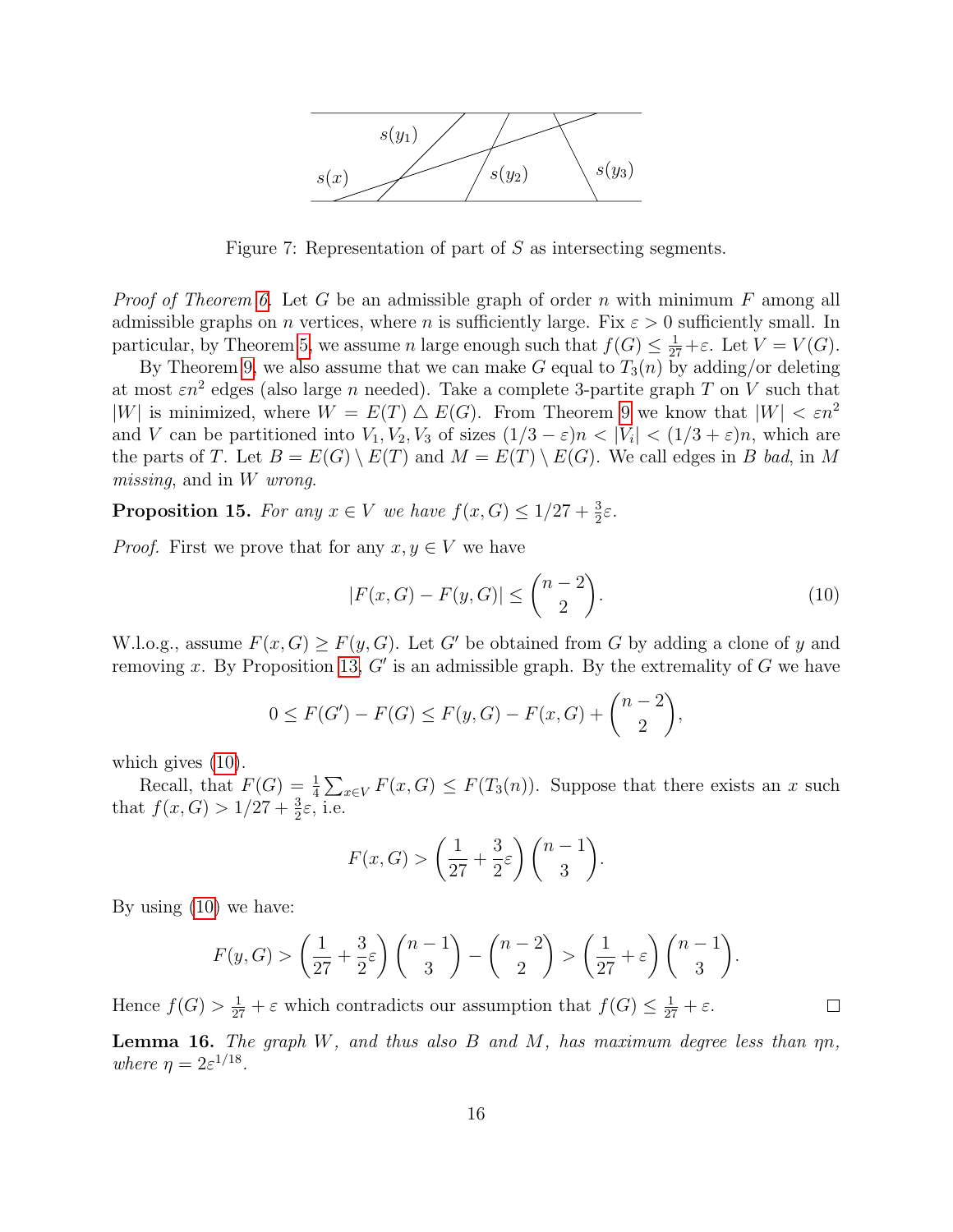*Proof.* Let x be a vertex in V. Let  $\alpha_i = |\Gamma(x) \cap V_i|/|V_i|$  where  $V_1, V_2, V_3$  are the parts of T. Let  $\delta = 2\varepsilon^{1/6}$ . If every  $\alpha_i \in (\delta, 1-\delta)$  then there are at least  $\delta^6(\frac{1}{3}-\varepsilon)^6 n^6$  ways to choose a set  $U = \{y_1, y_2, y_3, z_1, z_2, z_3\}$  with  $y_i \in V_i \setminus \Gamma(x) - x$  and  $z_i \in V_i \cap \Gamma(x) - x$ . The number of such sets U which contain a wrong edge is at most  $\binom{n}{4}$  $\binom{n}{4}|W| < \varepsilon n^6/24.$  Since  $\delta^6(\frac{1}{3}-\varepsilon)^6 n^6 > \varepsilon n^6/24$ , there exists U that does not contain any edge of W, which means  $U \cup \{x\}$  induces the complement of the non-admissible graph S in G, a contradiction to Proposition [14.](#page-14-3)

W.l.o.g., we may assume that  $\alpha_1 < \delta$  or  $\alpha_1 > 1 - \delta$ .

If  $\alpha_1 < \delta$ , then the number of copies of  $\overline{K}_4$  via x whose other three vertices are in  $A_1$  is at least

$$
{\binom{(1-\delta)(1/3-\varepsilon)n}{3}} \ge (1-\delta)^3 \left(\frac{1}{3}-\varepsilon\right)^3 {n \choose 3} \ge \left(\frac{1}{27}-\varepsilon-\delta\right){\binom{n}{3}}.
$$

Thus x has to be connected to almost every vertex in  $A_2 \cup A_3$ . To be more precise, assume  $\alpha_i \leq 1 - \eta$  for for  $i = 1$  or  $i = 2$ . Then we should have

<span id="page-16-0"></span>
$$
\binom{\eta(1/3-\varepsilon)n}{3} \le \binom{(1-\alpha_i)|V_i|}{3} < \left(\frac{1}{27}+\varepsilon\right)\binom{n}{3} - \left(\frac{1}{27}-\varepsilon-\delta\right)\binom{n}{3}.\tag{11}
$$

However, [\(11\)](#page-16-0) does not hold since  $\eta = 2\varepsilon^{1/18}$ , so we know that  $\alpha_2 > 1 - \eta$  and  $\alpha_3 > 1 - \eta$ . If  $\alpha_1 > 1 - \delta$ , then

$$
f(x, G) \ge \left(\sum_{i=i}^{3} \binom{(1-\alpha_i)|V_i|}{3} + \alpha_1 \alpha_2 \alpha_3 |V_1||V_2||V_3| - \varepsilon n^3\right) / \binom{n}{3}
$$
  
\n
$$
\ge \left(\binom{(1-\alpha_2)|V_2|}{3} + \binom{(1-\alpha_3)|V_3|}{3} + (1-\delta)\alpha_2 \alpha_3 |V_1||V_2||V_3| - \varepsilon n^3\right) / \binom{n}{3}
$$
  
\n
$$
= (1/3 - \varepsilon)^3 \left((1-\alpha_2)^3 + (1-\alpha_3)^3 + 6(1-\delta)\alpha_2 \alpha_3\right) - 6\varepsilon
$$
  
\n
$$
\ge (1/3 - \varepsilon)^3 \left((1-\alpha_2)^3 + (1-\alpha_3)^3 + 5\alpha_2 \alpha_3\right) - 6\varepsilon.
$$

Let  $h(x, y) = (1 - x)^3 + (1 - y)^3 + 5xy$ . The minimum value of the polynomial  $h(x, y)$  on [0, 1]<sup>2</sup> is 1 with equality if and only if  $\{x, y\} = \{0, 1\}$ . We know that  $f(x, G) \leq 1/27 + \frac{3}{2}\varepsilon$ . Then by the continuity of h and the compactness of  $[0,1]^2$ ,  $\{\alpha_2,\alpha_3\}$  is close to  $\{0,1\}$ . W.l.o.g., assume  $\alpha_2$  is close to 1 and  $\alpha_3$  is close to 0. Let  $\gamma = 6\varepsilon^{1/3}$ . If  $\alpha_2 \leq 1 - \gamma$  or  $\alpha_3 \geq \gamma$ , then

$$
f(x, G) \ge (1/3 - \varepsilon)^3 \left( (1 - \alpha_2)^3 + (1 - \alpha_3)^3 + 5\alpha_2 \alpha_3 \right) - 6\varepsilon.
$$
  
=  $(1/3 - \varepsilon)^3 (1 + (2 - 5(1 - \alpha_2))\alpha_3 + 3\alpha_3^2 - \alpha_3^3 + (1 - \alpha_2)^3) - 6\varepsilon$   
 $\ge (1/3 - \varepsilon)^3 (1 + \alpha_3 + (1 - \alpha_2)^3) - 6\varepsilon$   
 $> \frac{1}{27} + \frac{3}{2}\varepsilon,$ 

which is a contradiction with Proposition [15.](#page-15-2) So  $\alpha_2 > 1 - \gamma$  and  $\alpha_3 < \gamma$ .

Note that  $\eta > \delta > \gamma$ , so now we know that two of  $\alpha_1, \alpha_2, \alpha_3$  are at least  $1 - \eta$  and the other one is less than  $\eta$ . W.l.o.g., we may assume  $\alpha_1 < \eta, \alpha_2 > 1 - \eta$  and  $\alpha_3 > 1 - \eta$ . Then we know that  $x \in V_1$  since otherwise we can move x to  $V_1$  and decrease |W| which is a contradiction to the choice of T. Thus  $d_W(x) < \eta n = 2\varepsilon^{1/18} n$ .  $\Box$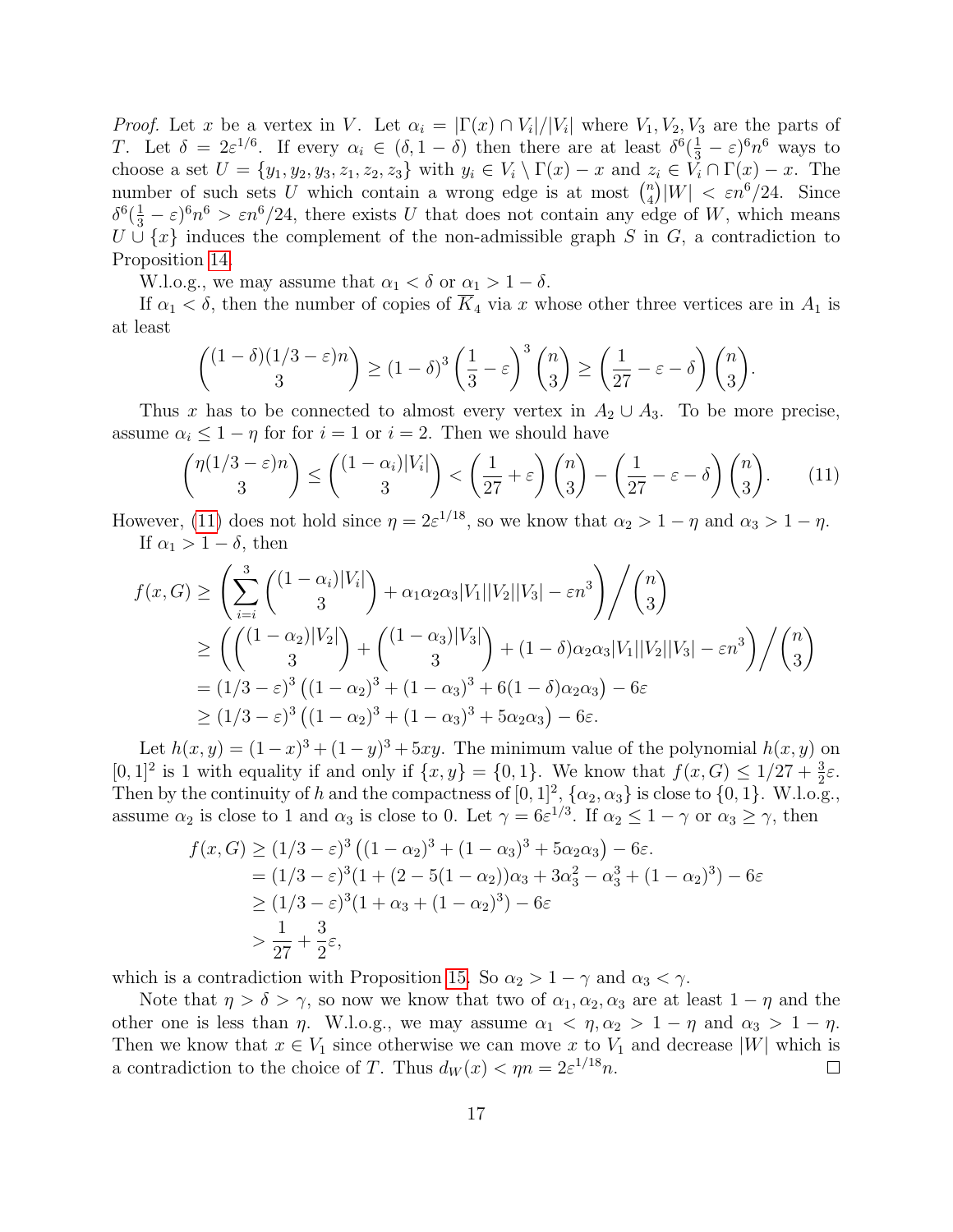It follows from Lemma [16](#page-15-3) that every bad edge  $xy \in B$  belongs to at least  $(1/9 - \eta)n^2$ copies of  $K_4$ , because

$$
\left(\frac{1}{3} - \varepsilon\right)^2 n^2 - 2\eta n \left(\frac{1}{3} + \varepsilon\right) n = \left(\frac{1}{9} - \frac{2}{3}\varepsilon + \varepsilon^2 - \frac{2\eta}{3} - 2\eta\varepsilon\right) n^2 \ge \left(\frac{1}{9} - \eta\right) n^2.
$$

On the other hand, if we remove xy from  $E(G)$ , this would create at most  $(1/18 + \eta^2)n^2$ copies of  $\overline{K}_4$ , because

$$
{\binom{(1/3+\varepsilon)\,n}{2}} + {\binom{\eta n}{2}} \le \left(\frac{1}{18} + \frac{\varepsilon}{3} + \frac{\varepsilon^2}{2} + \frac{\eta^2}{2}\right)n^2 \le \left(\frac{1}{18} + \eta^2\right)n^2.
$$

Also, by  $\Delta(B) < \eta n$  and  $b = |B| < \eta n^2$ , the number of 4-sets that contain at least two bad edges is less than  $3\eta b n^2$ . Since it is at most

$$
\binom{b}{2} + 2b(\eta n)n \le \frac{b^2}{2} + 2\eta b n^2 < \frac{\eta b n^2}{2} + 2\eta b n^2 < 3\eta b n^2.
$$

Thus if G' is obtained from G by removing all bad edges of G, it satisfies  $F(G') - F(G) \le$  $-bn^2/18 + \varepsilon bn^2 < 0$  unless  $b = 0$ , because

$$
F(G') - F(G) \le \left(\frac{1}{18} + \eta^2\right)bn^2 - \left(\left(\frac{1}{9} - \eta\right)bn^2 - 6 \cdot 3\eta bn^2\right) \le \left(-\frac{1}{18} + \eta^2 + 19\eta\right)bn^2 \le -\frac{bn^2}{100}.
$$

Clearly, the complete 3-partite graph  $T$  can be obtained from  $G'$  by adding all missing edges between parts. Thus we have  $P(\overline{K}_4, T) \leq P(\overline{K}_4, G')$ . Then since  $P(K_4, T) = 0 \leq$  $P(K_4, G')$ , the admissible graph T satisfies  $F(T) \leq F(G') < F(G)$  unless  $b = 0$ . By the choice of G, we have  $F(G) \leq F(T)$ , so  $b = 0$ , which means G is a subgraph of T and G is a 3-partite graph. Then since  $F(G) \leq F(H)$  for every  $H \in \mathcal{M}_n$ , we know that G is a subgraph of  $T_3(n)$  and  $F(G) = F(T_3(n))$ .  $\Box$ 

# Acknowldgement

We would like to thank Dan Kráľ for fruitful discussions and developing the first version of the program implementing flag algebras over permutations. We would also like to thank Andrew Treglown for fruitful discussions.

# References

<span id="page-17-0"></span>[1] M. H. Albert, M. D. Atkinson, C. C. Handley, D. A. Holton, and W. Stromquist. On packing densities of permutations. Electron. J. Combin., 9(1):Research Paper 5, 20, 2002.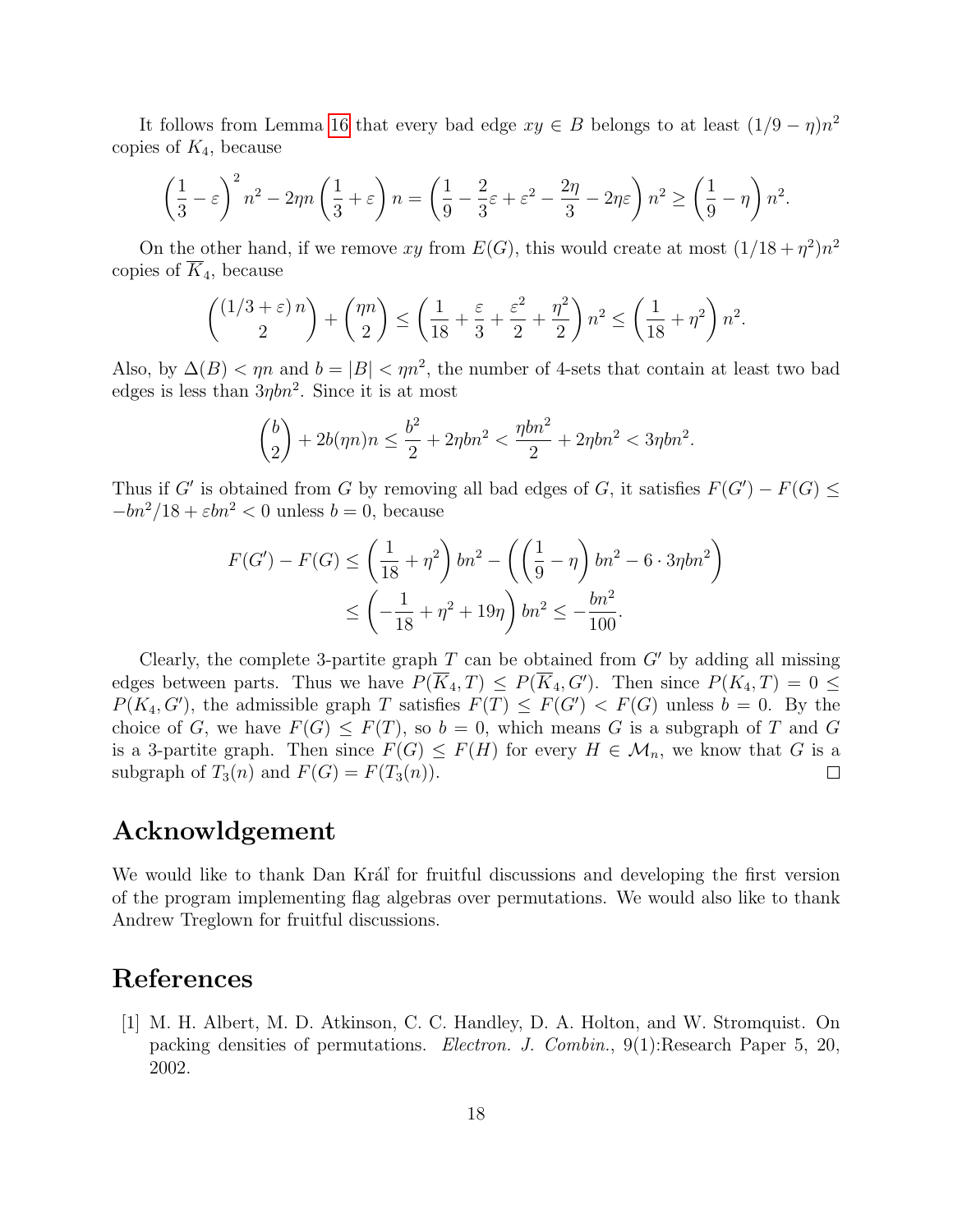- <span id="page-18-14"></span>[2] N. Alon and A. Shapira. A characterization of the (natural) graph properties testable with one-sided error. *SIAM J. Comput.*, 37(6):1703–1727, 2008.
- <span id="page-18-9"></span>[3] R. Baber. Turán densities of hypercubes. Submitted.
- <span id="page-18-15"></span>[4] R. Baber. Some results in extremal combinatorics. Dissertation, 2011.
- <span id="page-18-11"></span>[5] R. Baber and J. Talbot. A solution to the 2/3 conjecture. Submitted.
- <span id="page-18-6"></span>[6] R. Baber and J. Talbot. Hypergraphs do jump. Combin. Probab. Comput., 20(2):161– 171, 2011.
- <span id="page-18-10"></span>[7] J. Balogh, P. Hu, B. Lidick´y, and H. Liu. Upper bounds on the size of 4- and 6-cycle-free subgraphs of the hypercube. European Journal of Combinatorics, 35:75–85, 2014.
- <span id="page-18-1"></span>[8] B. Borchers. CSDP, A C library for semidefinite programming. Optimization Methods and Software, 11(1-4):613–623, 1999.
- <span id="page-18-12"></span>[9] J. Cummings, D. Kráľ, F. Pfender, K. Sperfeld, A. Treglown, and M. Young. Monochromatic triangles in three-coloured graphs. J. Combin. Theory Ser. B, 103(4):489–503, 2013.
- <span id="page-18-3"></span>[10] S. Das, H. Huang, J. Ma, H. Naves, and B. Sudakov. A problem of Erdős on the minimum number of k-cliques. J. Combin. Theory Ser. B,  $103(3):344-373$ ,  $2013$ .
- <span id="page-18-0"></span>[11] P. Erdős and G. Szekeres. A combinatorial problem in geometry. *Compositio Math.*, 2:463–470, 1935.
- <span id="page-18-7"></span>[12] V. Falgas-Ravry and E. R. Vaughan. Applications of the semi-definite method to the Turán density problem for 3-graphs. *Combin. Probab. Comput.*, 22(1):21–54, 2013.
- <span id="page-18-8"></span>[13] R. Glebov, D. Kráľ, and J. Volec. A problem of Erdős and Sós on 3-graphs. Submitted.
- <span id="page-18-4"></span>[14] A. Grzesik. On the maximum number of five-cycles in a triangle-free graph. J. Combin. Theory Ser. B, 102(5):1061–1066, 2012.
- <span id="page-18-5"></span>[15] H. Hatami, J. Hladký, D. Kráľ, S. Norine, and A. Razborov. On the number of pentagons in triangle-free graphs. J. Combin. Theory Ser.  $A$ , 120(3):722–732, 2013.
- <span id="page-18-13"></span>[16] H. Hatami, J. Hladký, D. Kráľ, S. Norine, and A. Razborov. Non-three-colourable common graphs exist. Combin. Probab. Comput., 21(5):734–742, 2012.
- <span id="page-18-2"></span>[17] J. Hladký, D. Kráľ, and S. Norine. Counting flags in triangle-free digraphs. In European Conference on Combinatorics, Graph Theory and Applications (EuroComb 2009), volume 34 of Electron. Notes Discrete Math., pages 621–625. Elsevier Sci. B. V., Amsterdam, 2009.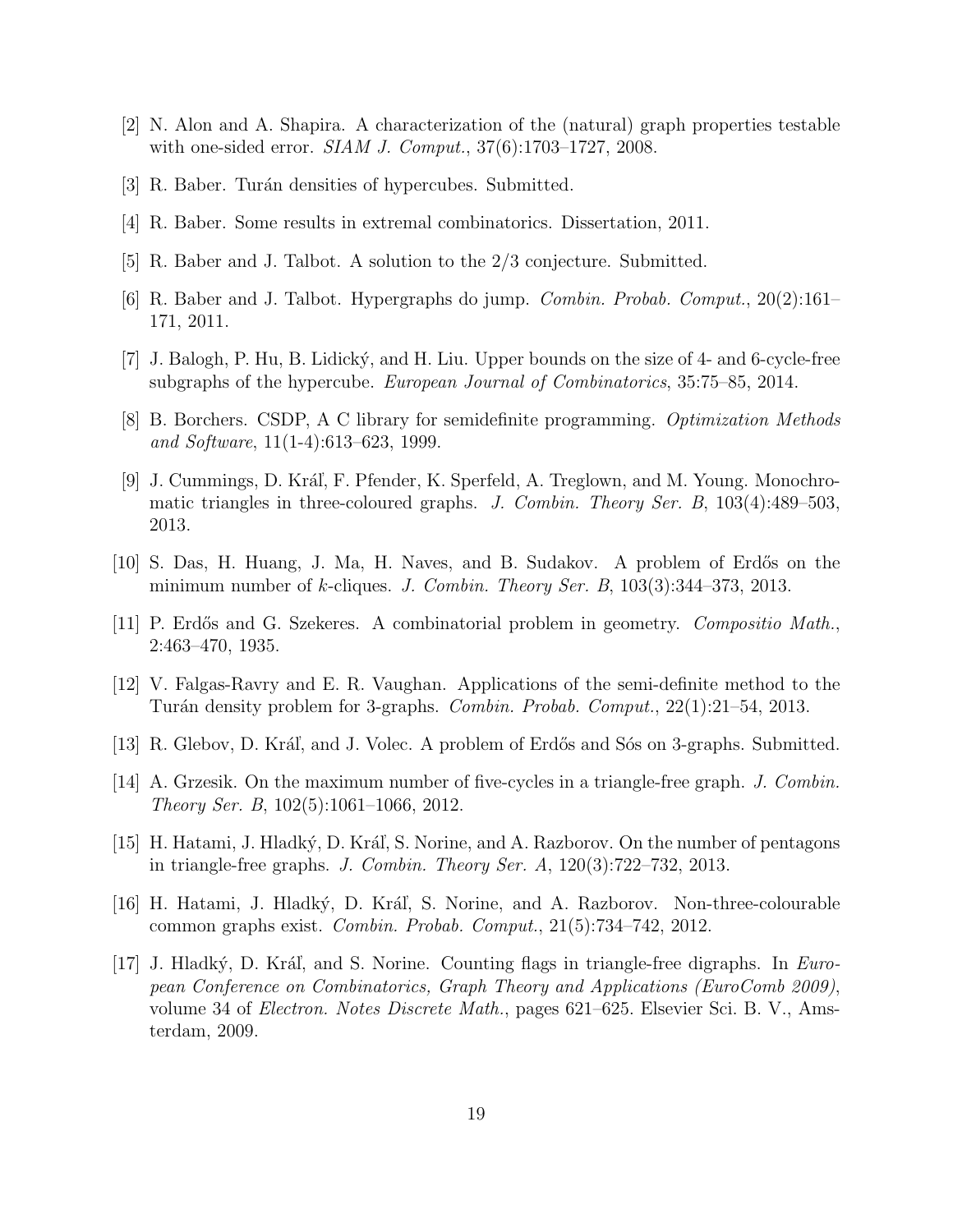- <span id="page-19-14"></span>[18] D. Kráľ, C.-H. Liu, J.-S. Sereni, P. Whalen, and Z. B. Yilma. A new bound for the  $2/3$ conjecture. Combin. Probab. Comput., 22(3):384–393, 2013.
- <span id="page-19-15"></span>[19] D. Kráľ, L. Mach, and J.-S. Sereni. A new lower bound based on Gromov's method of selecting heavily covered points. Discrete Comput. Geom., 48(2):487–498, 2012.
- <span id="page-19-0"></span>[20] J. S. Myers. The minimum number of monotone subsequences. Electron. J. Combin., 9(2):RP 4, 17 pp., 2002/03. Permutation patterns (Otago, 2003).
- <span id="page-19-12"></span>[21] O. Pikhurko. The minimum size of 3-graphs without a 4-set spanning no or exactly three edges. European J. Combin., 32(7):1142–1155, 2011.
- <span id="page-19-10"></span>[22] O. Pikhurko and A. Razborov. Asymptotic structure of graphs with the minimum number of triangles. E-print arXiv:1204.2846.
- <span id="page-19-11"></span>[23] O. Pikhurko and E. R. Vaughan. Minimum number of k-cliques in graphs with bounded independence number. To appear in Combinatorics, Probability and Computing.
- <span id="page-19-4"></span>[24] C. B. Presutti. Determining lower bounds for packing densities of non-layered patterns using weighted templates. Electron. J. Combin., 15(1):RP 50, 10, 2008.
- <span id="page-19-5"></span>[25] C. B. Presutti and W. Stromquist. Packing rates of measures and a conjecture for the packing density of 2413. In Permutation patterns, volume 376 of London Math. Soc. Lecture Note Ser., pages 287–316. Cambridge Univ. Press, Cambridge, 2010.
- <span id="page-19-9"></span> $[26]$  A. Razborov. On the Caccetta-Häggkvist conjecture with forbidden subgraphs. Submitted.
- <span id="page-19-7"></span>[27] A. A. Razborov. Flag algebras. Journal of Symbolic Logic, 72(4):1239–1282, 2007.
- <span id="page-19-8"></span>[28] A. A. Razborov. Flag Algebras: An Interim Report. In The Mathematics of Paul Erdős II, pages 207–232. Springer, 2013.
- <span id="page-19-13"></span>[29] K. Sperfeld. The inducibility of small oriented graphs. Submitted.
- <span id="page-19-2"></span>[30] K. Sperfeld. On the minimal monochromatic k4-density, 2011.
- <span id="page-19-6"></span>[31] W. Stein et al. Sage Mathematics Software (Version 5.6). The Sage Development Team, 2013. http://www.sagemath.org.
- <span id="page-19-1"></span>[32] A. Thomason. A disproof of a conjecture of Erdős in Ramsey theory. *J. London Math.* Soc. (2), 39(2):246–255, 1989.
- <span id="page-19-3"></span>[33] E. R. Vaughan. Flagmatic (version 2.0), 2013. http://www.flagmatic.org.
- <span id="page-19-16"></span>[34] M. Yamashita, K. Fujisawa, K. Nakata, M. Nakata, M. Fukuda, K. Kobayashi, and K. Goto. A high-performance software package for semidefinite programs: Sdpa 7, 2010.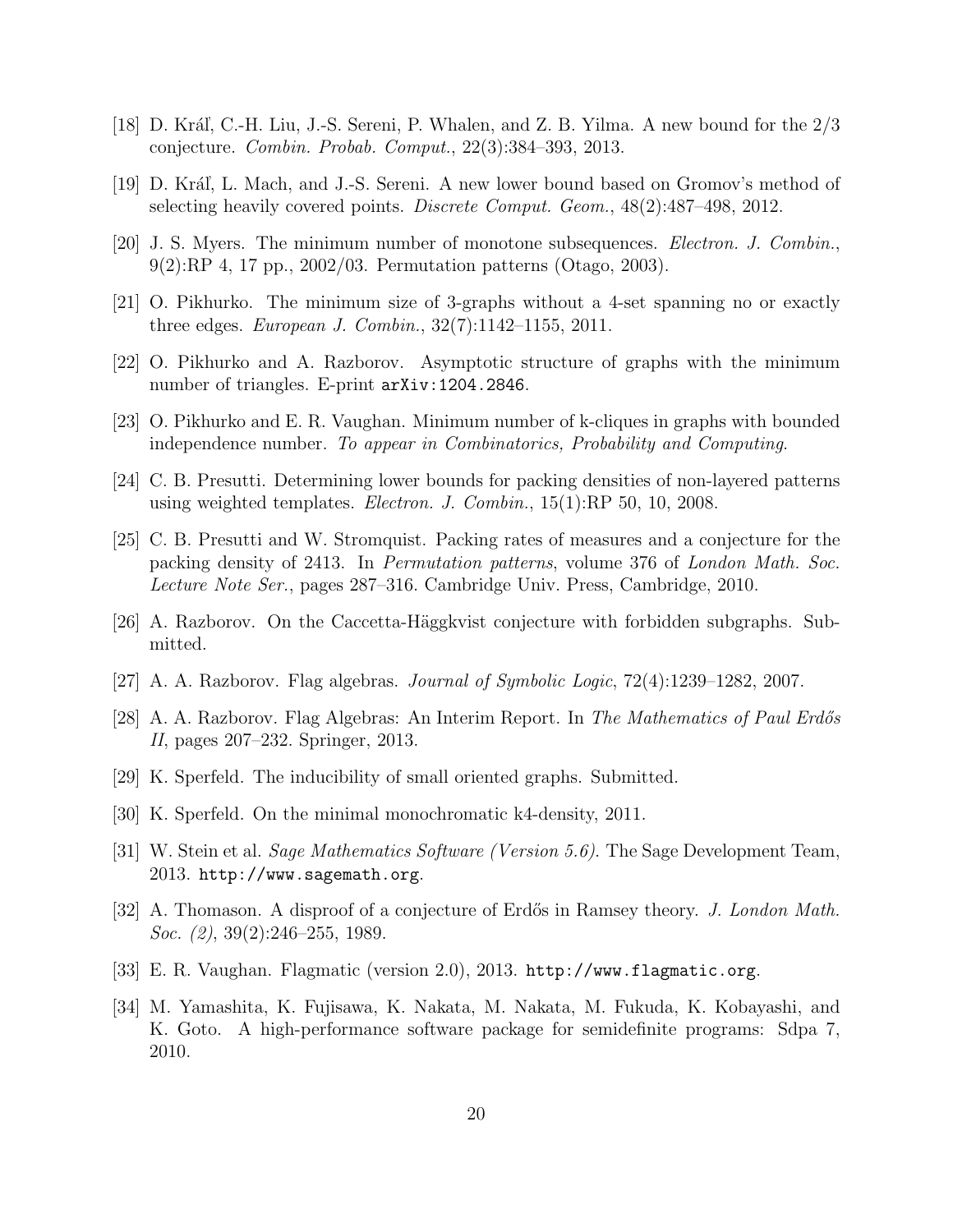# A Rounding approximate solutions to exact solutions

Recall from the proof of Theorem [5](#page-5-2) that a solution consists of several positive semidefinite matrices. For example, in our problem, our solution consists of three matrices  $Q_0, Q_1$  and  $Q_2$ . For simplicity, when describing the rounding procedure, we assume that there is only one matrix. A computer solver can only solve a semidefinite program numerically and thus we get an arithmetic solution. Let  $Q$  be a t-by-t matrix computed by a computer solver. To make the solution exact, we need to convert entries in the matrix to rational numbers. A resulting *rounded* matrix  $Q'$  must satisfy the following.

Goal 1.  $Q'$  is positive semidefinite.

**Goal 2.**  $Q'$  gives us the desired number, i.e., see [\(5\)](#page-8-1).

The idea of the rounding is following. For most of entries in  $Q'$  we use a rational number close to the corresponding entry in  $Q$ . The other entries in  $Q'$  will be computed such that  $Q'$  satisfies Goals 1 and 2.

We will construct a system of linear equations whose variables are entries of  $Q'$  (ignoring the entries below the main diagonals) and all constants are rational numbers. There are two types of linear equations in the system, Type 1 and Type 2, which make our solution achieve Goal 1 and Goal 2 respectively. We again use computer solver to solve the linear system, but unlike a semidefinite program, a system of linear equations can be solved over rationals.

When we use an entry from  $Q$ , it is sufficient in our case if the corresponding entry in  $Q'$ differs by at most  $\varepsilon = 10^{-5}$ .

To achieve Goal 1, we want all eigenvalues to be non-negative. We know that  $Q$  is positive semidefinite, so all its eigenvalues are non-negative. If an eigenvalue of  $Q$  is a large positive number compared to  $\varepsilon$ , then we expect it to be still positive 0 after rounding, since as we mentioned above, entries of  $Q$  are perturbed just a little bit. But if an eigenvalue of  $Q$  is small, for example,  $10^{-6}$ , then it may become  $-10^{-8}$  after rounding and  $Q'$  would not be positive semidefinite. To avoid this, we force such eigenvalues to become 0 after rounding. We do this by adding a constraint to our linear system for every such eigenvalue. Let  $\{X_i\}$ be the set of eigenvectors of Q whose eigenvalues are smaller than  $\varepsilon_1$  for some  $\varepsilon_1 > 0$ . We assume that  $X_i$  is close to an eigenvector of  $Q'$  with eigenvalue 0. So we find an approximated basis  $\{X_i'\}$  of the linear space generated by  $\{X_i\}$ , and add  $Q'X_i' = 0$  to our linear system. These are Type 1 linear equations. Note that entries of  $Q'$  are variables, so this gives us t linear equations for each  $X_i'$ . Let  $X_i = [x_{i,1}, \ldots, x_{i,t}]$ . The algorithm of finding  $X_i'$  is outlined below, which is taken from Baber's Thesis [\[4\]](#page-18-15):

For each  $X_i$ :

Let  $\ell$  be  $\arg \max_j |x_{i,j}|$ . Set  $X_i = X_i / x_{i,\ell}$ . For all  $k \neq i$ : Set  $X_k = X_k - x_{k,\ell} \cdot X_i$ .

Guess  $X_i'$  from  $X_i$  by assuming that all entries of  $X_i'$  are rational numbers.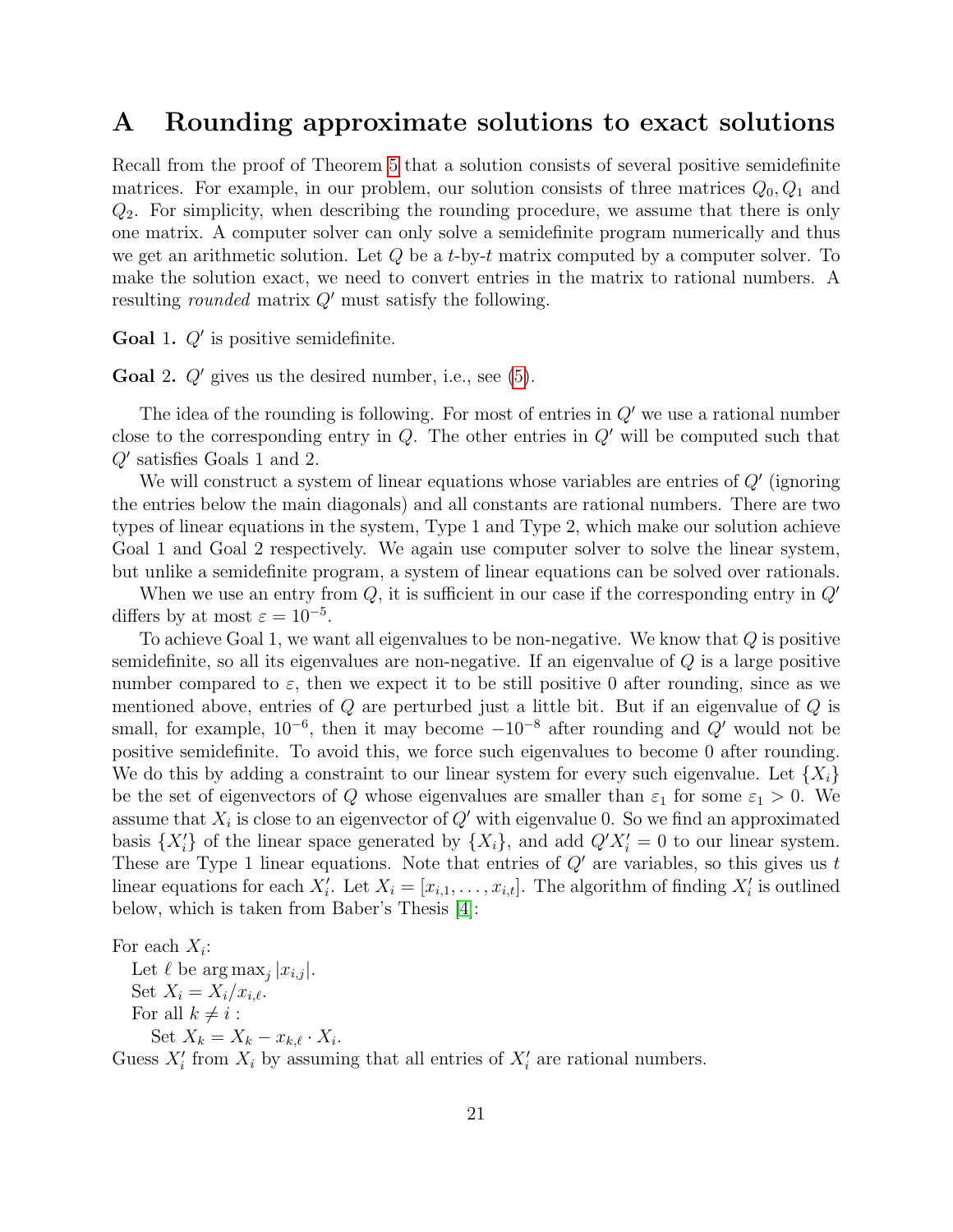More details of the algorithm are in Section 2.4.2.2 of  $|4|$ . The last step of the algorithm means that  $X_i$  should look good and one can see instantly from  $X_i$  what the exact value is. For example, if one sees 0.33333332, then 1/3 should be guessed.

To achieve Goal 2, we check values of  $f(H) - c_H$  for all H in  $\mathcal{M}_l$ . If  $f(H) - c_H$  is much larger than  $1/27$ , we hope that it will be still larger than  $1/27$  after rounding. However, if  $f(H) - c_H$  is close to 1/27, a small change on entries of Q could result in  $f(H) - c_H$ being less than 1/27, which violates Goal 2. To prevent this, we add a linear equation  $f(H) - c_H = 1/27$  for every  $H \in \mathcal{M}_l$  if  $f(H) - c_H < 1/27 + \varepsilon_2$  for some  $\varepsilon_2 > 0$ . These are Type 2 linear equations.

The system of k Type 1 and Type 2 linear equations can be written as

$$
Ay = b,
$$

where  $y = \{y_1, \ldots, y_m\}$  corresponds to entries of  $Q'$ ,  $A \in \mathbb{Q}^{k \times m}$ , and  $b \in \mathbb{Q}^k$ . Usually, m is larger than  $r = rank(A)$ . W.l.o.g., assume that the first r columns of A are linearly independent. Then A can be written as  $[A' \ A'']$  where A' is the first r columns of A and  $A''$  is the rest of the columns of A. Let  $y' = \{y_1, \ldots, y_r\}$  and  $y'' = \{y_{r+1}, \ldots, y_m\}$ . We assign to  $y_i$  in  $y''$  a rational number, such that  $|y_i - x_i| < \varepsilon_3$ , where  $x_i \in Q$  corresponds to  $y_i$  and  $\varepsilon_3 > 0$ . This step can be done arbitrarily. For example, let  $\varepsilon_3 = 10^{-5}$  and keep the first 5 digits of  $x_i$ . Then we have the following matrix equation:

<span id="page-21-0"></span>
$$
A'y' = b - A''y''.
$$
\n<sup>(12)</sup>

Note that the number of equations in  $(12)$  may be larger than r. So this system may have no solution. But if it has a solution, then this solution is unique, which gives a matrix over rational numbers. Then we need to verify if this matrix satisfies Goals 1 and 2. If yes, we get  $Q'$ . If not, we can try to redo the computation with a smaller  $\varepsilon_3$ , or look which of the goals is violated and enlarge  $\varepsilon_1$  or  $\varepsilon_2$  to add more equations to the linear system.

If we are unlucky that the linear system [\(12\)](#page-21-0) has no solution, then it means we added too many equations. Note that we pick eigenvalues that are smaller than  $\varepsilon_1$  and add corresponding Type 1 equations, and pick H with  $f(H) - c_H < 1/27 + \varepsilon_2$  and add corresponding Type 2 equations. In order to have fewer equations, we may re-pick Type 1 and Type 2 equations with smaller  $\varepsilon_1$  and  $\varepsilon_2$ .

So far in our rounding procedure, we get Type 1 and Type 2 equations only from Q. If the attacked problem has conjectured extremal structures, we can also get Type 1 and Type 2 equations from those structures.

Take our problem for example. Let G be an extremal graph on  $n$  vertices. By Proposi-tion [7,](#page-9-1) if  $p(H, G) > o(1)$ , then  $f(H) - c_H = 1/27$ , which gives Type 2 equations. For our problem, this gives the first eight graphs in Figure [5.](#page-10-1) Unsurprisingly, every  $H$  of these eight graphs satisfy  $f(H) - c_H \approx 1/27$  in Q. So these Type 2 equations are usually generated from Q by the process described before.

For Type 1 equations, using [\(4\)](#page-8-0), we have

$$
1/27 + o(1) = f(G) + o(1) \ge \sum_{H \in \mathcal{M}_7} (f(H) - c_H) \cdot p(H, G)
$$